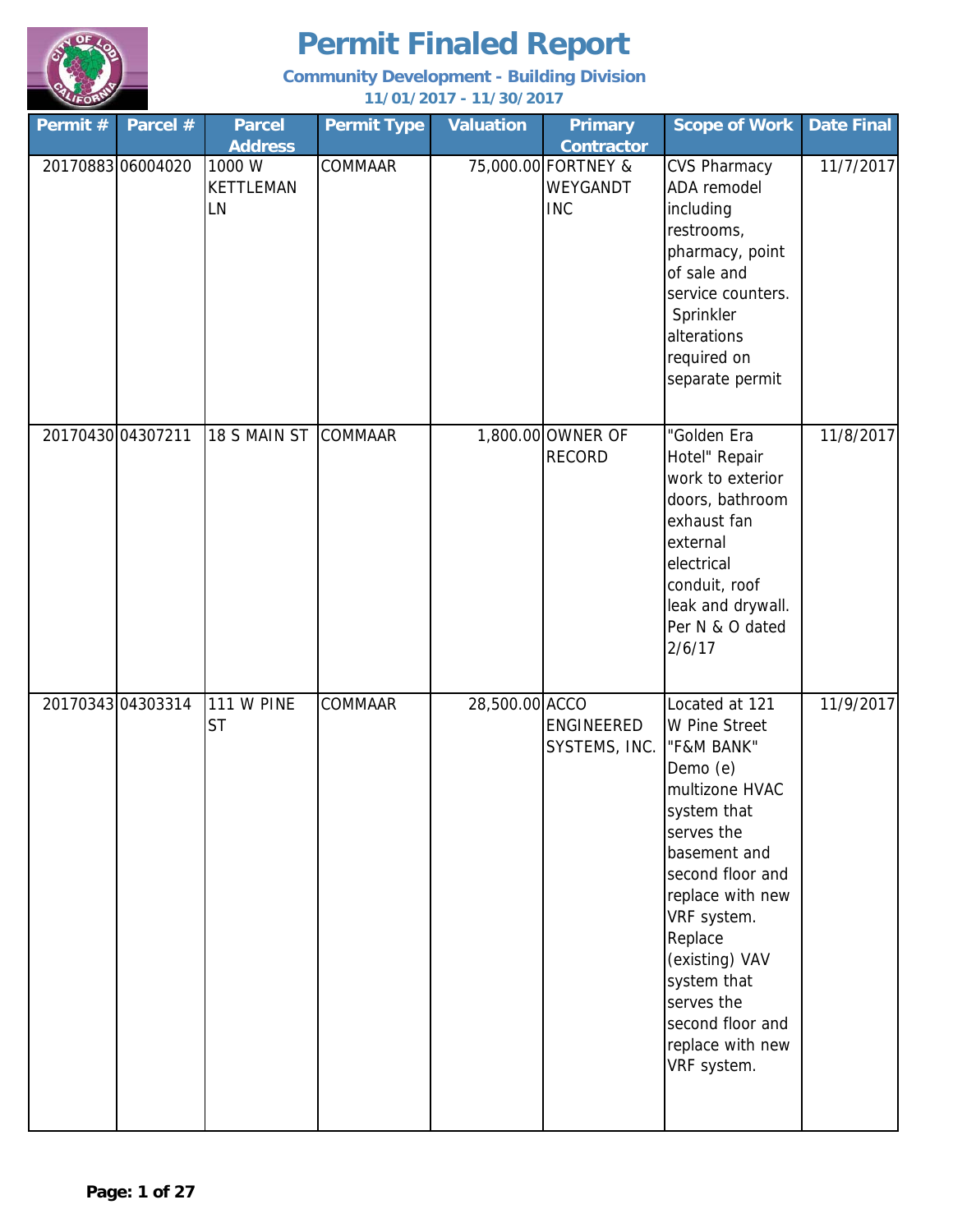

| Permit# | Parcel #          | <b>Parcel</b><br><b>Address</b>            | <b>Permit Type</b> | <b>Valuation</b> | <b>Primary</b><br><b>Contractor</b> | <b>Scope of Work</b>                                                                                                                                                                                                         | <b>Date Final</b> |
|---------|-------------------|--------------------------------------------|--------------------|------------------|-------------------------------------|------------------------------------------------------------------------------------------------------------------------------------------------------------------------------------------------------------------------------|-------------------|
|         | 20170367 05866007 | 2661<br><b>REYNOLDS</b><br><b>RANCH PK</b> | COMMAAR            | 25,000.00 DESERT | <b>DESIGN</b><br><b>BUILDERS</b>    | Pay kiosk<br>structure at<br>Kelly's Carwash                                                                                                                                                                                 | 11/28/2017        |
|         | 20170368 05866007 | 2661<br><b>REYNOLDS</b><br><b>RANCH PK</b> | COMMAAR            | 20,000.00 DESERT | <b>DESIGN</b><br><b>BUILDERS</b>    | <b>Towel-off Trellis</b><br>for Kelly's<br>Carwash                                                                                                                                                                           | 11/28/2017        |
|         | 20170669 04314047 | 501 E LODI<br>AV                           | <b>COMMTI</b>      |                  | 3,000.00 OWNER OF<br><b>RECORD</b>  | Mary's Hair Salon<br>Tenant<br>Improvement -<br>to include panel<br>upgrade from<br>100 amp to 200<br>amp.                                                                                                                   | 11/1/2017         |
|         | 20172134 05816029 | 1812W<br>KETTLEMAN<br>LN                   | <b>COMMTI</b>      | 35,000.00 SALES  | <b>CONSTRUCTIO</b><br>N             | Comm TI Suite<br>5 - Edward Jones<br>Alterations to<br>partitions,<br>mechanical and<br>electrical of an<br>existing office<br>suite, interior<br>only.                                                                      | 11/3/2017         |
|         | 20171409 02742012 | 1379 S<br>LOWER<br>SACRAMENT<br><b>RD</b>  | <b>COMMTI</b>      |                  | 30,000.00 STEVE TUAN<br>CHAU        | Suite 501 -<br>Tenant<br>Improvement for<br>"Fire Wings"<br>restaurant.<br>Replace existing<br>cooking<br>appliances,<br>replace existing<br>cashier counter<br>& extend wall to<br>ceiling between<br>serving &<br>cooking. | 11/13/2017        |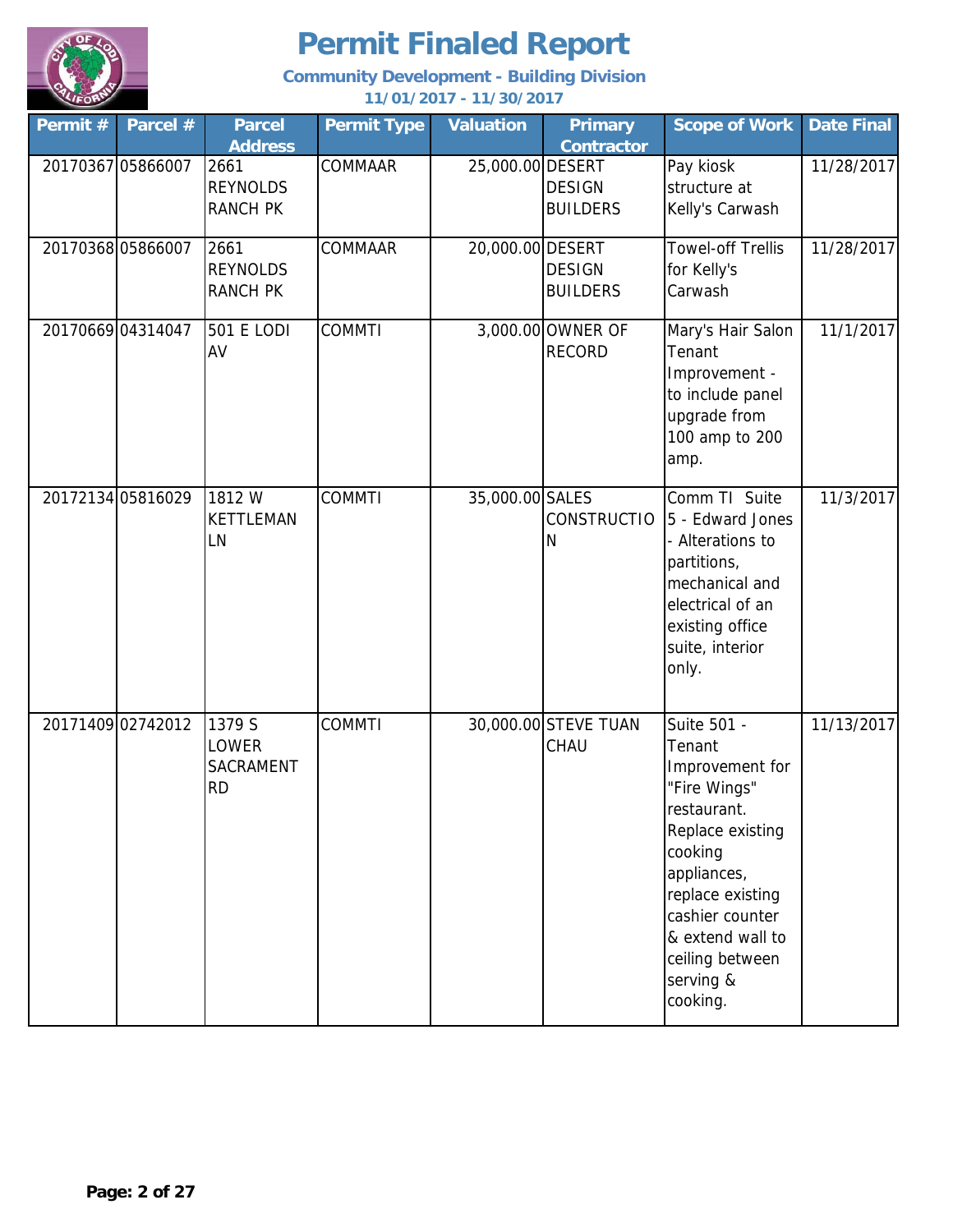

| Permit #          | Parcel #         | <b>Parcel</b><br><b>Address</b>  | <b>Permit Type</b> | <b>Valuation</b> | <b>Primary</b><br><b>Contractor</b>              | <b>Scope of Work</b>                                                                                                                                                                              | <b>Date Final</b> |
|-------------------|------------------|----------------------------------|--------------------|------------------|--------------------------------------------------|---------------------------------------------------------------------------------------------------------------------------------------------------------------------------------------------------|-------------------|
|                   | 2017116306206048 | 1721 S<br><b>CHEROKEE LN</b>     | <b>COMMTI</b>      |                  | 2,000.00 OWNER OF<br><b>RECORD</b>               | Suite 3 - Tenant<br>Improvement -<br>"Aroma<br>Massage" -<br>Existing suite,<br>new tenant. No<br>interior changes,<br>no HVAC work,<br>no ceiling work,<br>(E) walls to<br>remain. Add<br>shower | 11/13/2017        |
| 20171533 04931051 |                  | 1333 E<br><b>KETTLEMAN</b><br>LN | <b>COMMTI</b>      | 10,000.00 TMW &  | <b>ASSOCIATES</b><br><b>INC</b>                  | "MHA<br>Construction"<br>Tenant<br>Improvement.<br>Convert<br>occupancy from<br>H4 to F1.<br>Sprinkler<br>alterations to be<br>on a separate<br>permit.                                           | 11/27/2017        |
| 20172665 03529001 |                  | 1434 LAKE<br><b>ST</b>           | <b>DEMOLISH</b>    | 2,700.00 FLORES  | <b>EXCAVATION</b><br>AND<br>DEMOLITION,<br>INC.  | Demo swimming<br>pool                                                                                                                                                                             | 11/29/2017        |
|                   | 2017225103303422 | 1821 W<br><b>TOKAY ST</b>        | <b>ELECSERV</b>    |                  | 1,000.00 OWNER OF<br><b>RECORD</b>               | Change out 100<br>amp with 100<br>amp panel                                                                                                                                                       | 11/15/2017        |
| 20171586 03113006 |                  | 920 W VINE<br><b>ST</b>          | <b>ELECSERV</b>    |                  | 1,350.00 DYE ELECTRIC                            | Upgrade<br>electrical panel<br>from 60 amp to<br>125 amp, same<br>location.                                                                                                                       | 11/28/2017        |
| 20172479 06222036 |                  | 110<br><b>HEMLOCK DR</b>         | <b>ELECSERV</b>    |                  | 1,500.00 CALIFORNIA<br>SOLAR SYSTEM upgrade from | Service panel<br>100 amp to 125<br>amp                                                                                                                                                            | 11/29/2017        |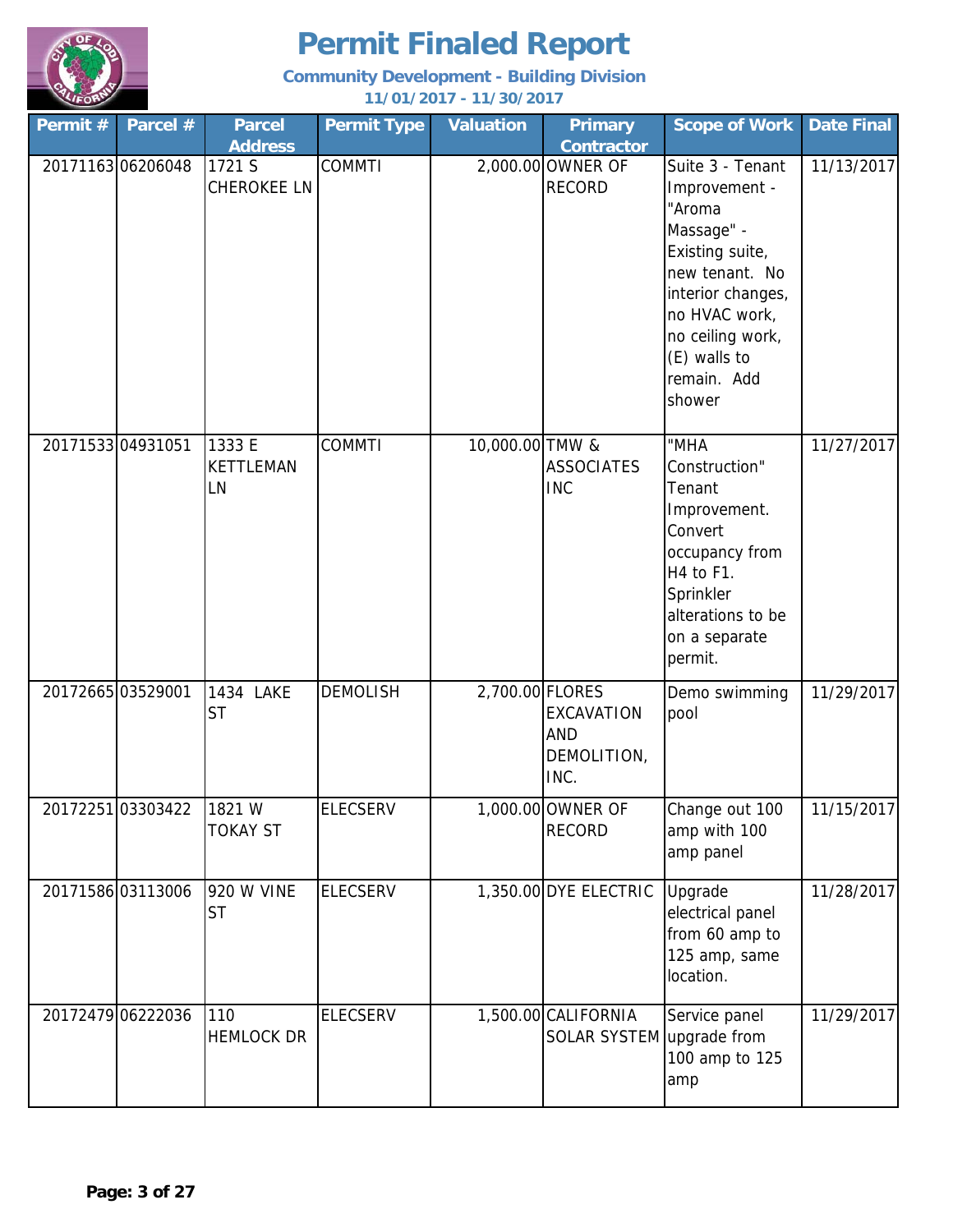

| Permit #          | Parcel #          | <b>Parcel</b><br><b>Address</b> | <b>Permit Type</b> | <b>Valuation</b> | <b>Primary</b><br><b>Contractor</b>                           | <b>Scope of Work</b>                                                                                 | <b>Date Final</b> |
|-------------------|-------------------|---------------------------------|--------------------|------------------|---------------------------------------------------------------|------------------------------------------------------------------------------------------------------|-------------------|
|                   | 20170364 02912216 | 8 S<br>CAMBRIDGE<br>DR          | <b>EQUIP</b>       |                  | 2,800.00 SUPERIOR<br>ELEC. &<br><b>REFRIGERATIO</b><br>N INC. | Upgrade 100<br>amp panel to<br>new 200 amp<br>panel. Overhead<br>drop from pole in<br>the rear yard. | 11/1/2017         |
|                   | 20172359 05837022 | 2210 LUPINE<br><b>CT</b>        | EQUIP              | 9,150.00 BAKERS  | HEATING & AIR change out.                                     | Replace HVAC<br>Furnace and coil<br>in garage and<br>condensor on<br>ground.                         | 11/1/2017         |
|                   | 20172544 04126040 | 733 EL<br>DORADO ST             | <b>EQUIP</b>       |                  | 1,400.00 McKenzie<br>Plumbing                                 | Replace Water<br>Heater in garage                                                                    | 11/1/2017         |
| 20171952 05819014 |                   | 1748 CAPE<br>COD CI             | <b>EQUIP</b>       |                  | 8,490.00 LODI SERVICE<br><b>HEATING &amp;</b><br>COOLING      | Change out<br>existing split<br>system - same<br>location                                            | 11/2/2017         |
| 20172025 04104045 |                   | 316 LOUIE<br>AV                 | <b>EQUIP</b>       | 9,000.00 T & N   | <b>PLUMBING &amp;</b><br><b>ELECTRICAL</b>                    | Replace existing<br>tankless Water<br>Heater in garage<br>like for like                              | 11/2/2017         |
| 20170067 06013014 |                   | 733<br><b>DORCHESTER</b><br>CI  | <b>EQUIP</b>       |                  | 6,695.00 HONEYS AIR<br><b>INC</b>                             | Replace existing<br>furnace with 3<br>ton furnace.                                                   | 11/2/2017         |
|                   | 20171939 03707117 | 120 S HAM LN EQUIP              |                    |                  | 9,101.00 HONEYS AIR<br><b>INC</b>                             | Replace existing<br>HVAC with a 3<br>ton roof package<br>unit.                                       | 11/3/2017         |
|                   | 20171900 06211003 | 445 E<br>ALMOND - 49<br>DR      | <b>EQUIP</b>       | 7,200.00 BAKERS  | HEATING & AIR - Furnace and                                   | HVAC changeout<br>coil in closet and<br>condensor on<br>ground                                       | 11/6/2017         |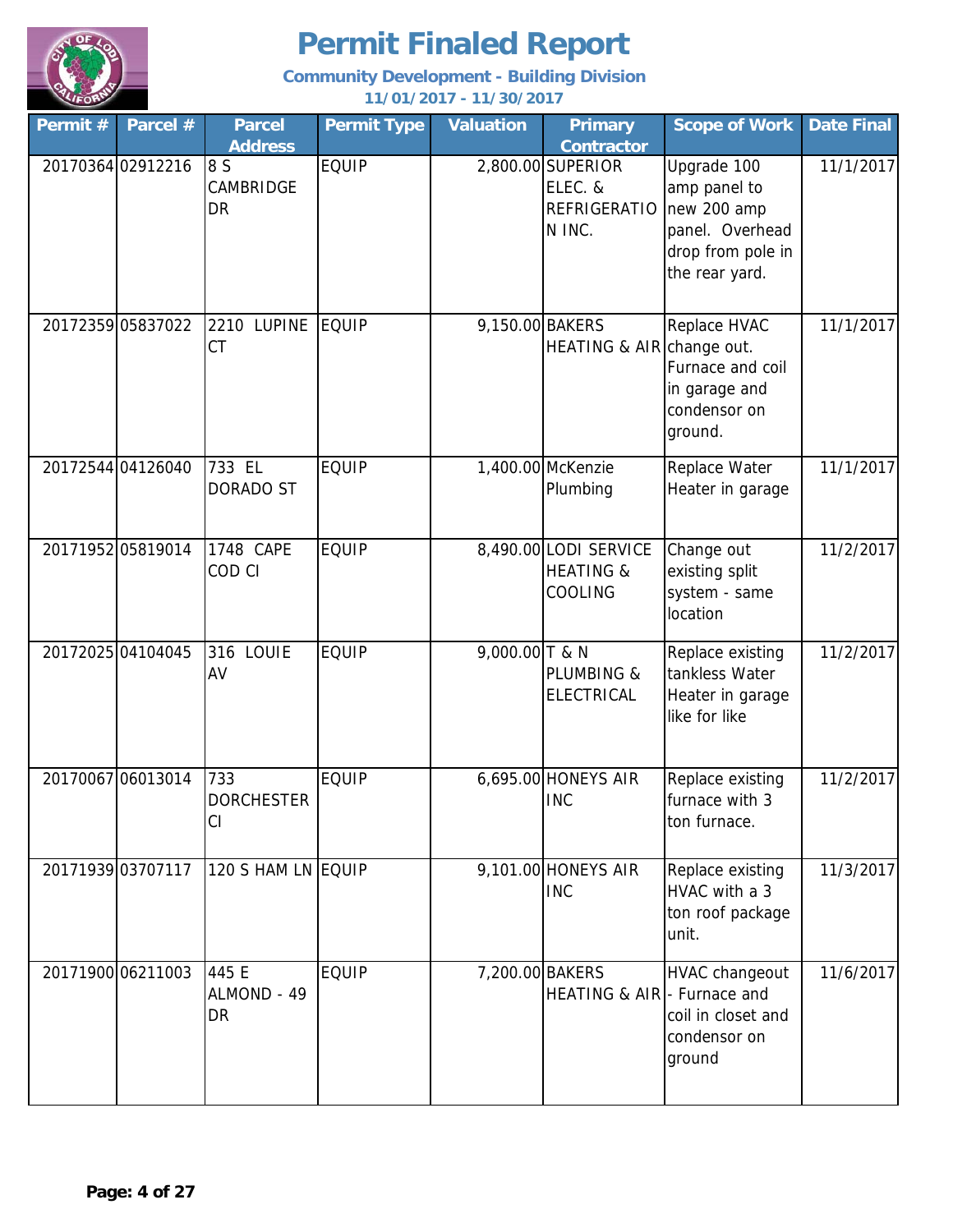

| Permit # | Parcel #          | <b>Parcel</b><br><b>Address</b>                           | <b>Permit Type</b> | <b>Valuation</b> | <b>Primary</b><br><b>Contractor</b>                                                                       | <b>Scope of Work</b>                                                                                            | <b>Date Final</b> |
|----------|-------------------|-----------------------------------------------------------|--------------------|------------------|-----------------------------------------------------------------------------------------------------------|-----------------------------------------------------------------------------------------------------------------|-------------------|
|          | 20171743 01555014 | 2824<br><b>BRISTOL LN</b>                                 | <b>EQUIP</b>       | 15,472.00        |                                                                                                           | Replace existing<br>condenser Unit<br>only                                                                      | 11/7/2017         |
|          | 20172206 02930017 | 2920<br><b>ROSEWOOD</b><br>DR                             | <b>EQUIP</b>       |                  | 7,490.00 GIDDENS                                                                                          | <b>HVAC changeout</b><br>BROTHERS INC package unit on<br>roof. Like for like.                                   | 11/7/2017         |
|          | 20172325 05752010 | 763 W<br><b>DORCHESTER</b><br>CI                          | <b>EQUIP</b>       |                  | 14,587.00 ALL AIR INC.<br><b>DBA ALL AIR</b><br><b>HEATING &amp;</b><br><b>AIR</b><br><b>CONDITIONING</b> | Replace HVAC<br>split system                                                                                    | 11/7/2017         |
|          | 20172373 06203010 | 333<br><b>LAYLAND DR</b>                                  | <b>EQUIP</b>       | 13,615.00 BELL   | <b>BROTHER'S</b><br><b>HEATING AND</b><br>AIR INC.                                                        | HVAC package<br>unit changeout<br>like for like                                                                 | 11/7/2017         |
|          | 20172249 03718010 | 136 S AVENA<br>AV                                         | <b>EQUIP</b>       | 15,300.00 SCOTT  | LOVOTTI                                                                                                   | 4-ton HVAC split<br>system & duct<br>change out                                                                 | 11/7/2017         |
|          | 20171065 04307113 | 4 N MAIN ST                                               | <b>EQUIP</b>       |                  | 6,990.00 GIDDENS                                                                                          | "Comm Bldg"<br>BROTHERS INC HVAC changeout<br>split system                                                      | 11/7/2017         |
|          | 20170239 04516033 | 1125 S<br><b>CHURCH ST</b>                                | <b>EQUIP</b>       | 11,887.00 DEREK  | <b>SAWYERS</b><br><b>SMART</b><br><b>SNERGY</b><br><b>HEATING &amp;</b><br>AIR INC.                       | Change out<br>furnace only and<br>new ductwork                                                                  | 11/7/2017         |
|          | 20170566 05865004 | 2951<br><b>REYNOLDS</b><br><b>RANCH</b><br><b>PARKWAY</b> | <b>EQUIP</b>       |                  | 7,000.00 HILBERS INC                                                                                      | "Rubicon<br>Apartments"<br>Install 18<br>temporary power<br>poles and (1)<br>200amp electric<br>meter as shown. | 11/8/2017         |
|          | 20171292 03505003 | 1921 AYERS<br>AV                                          | <b>EQUIP</b>       |                  | 6,990.00 GIDDENS                                                                                          | <b>HVAC</b> change<br>BROTHERS INC out split system                                                             | 11/8/2017         |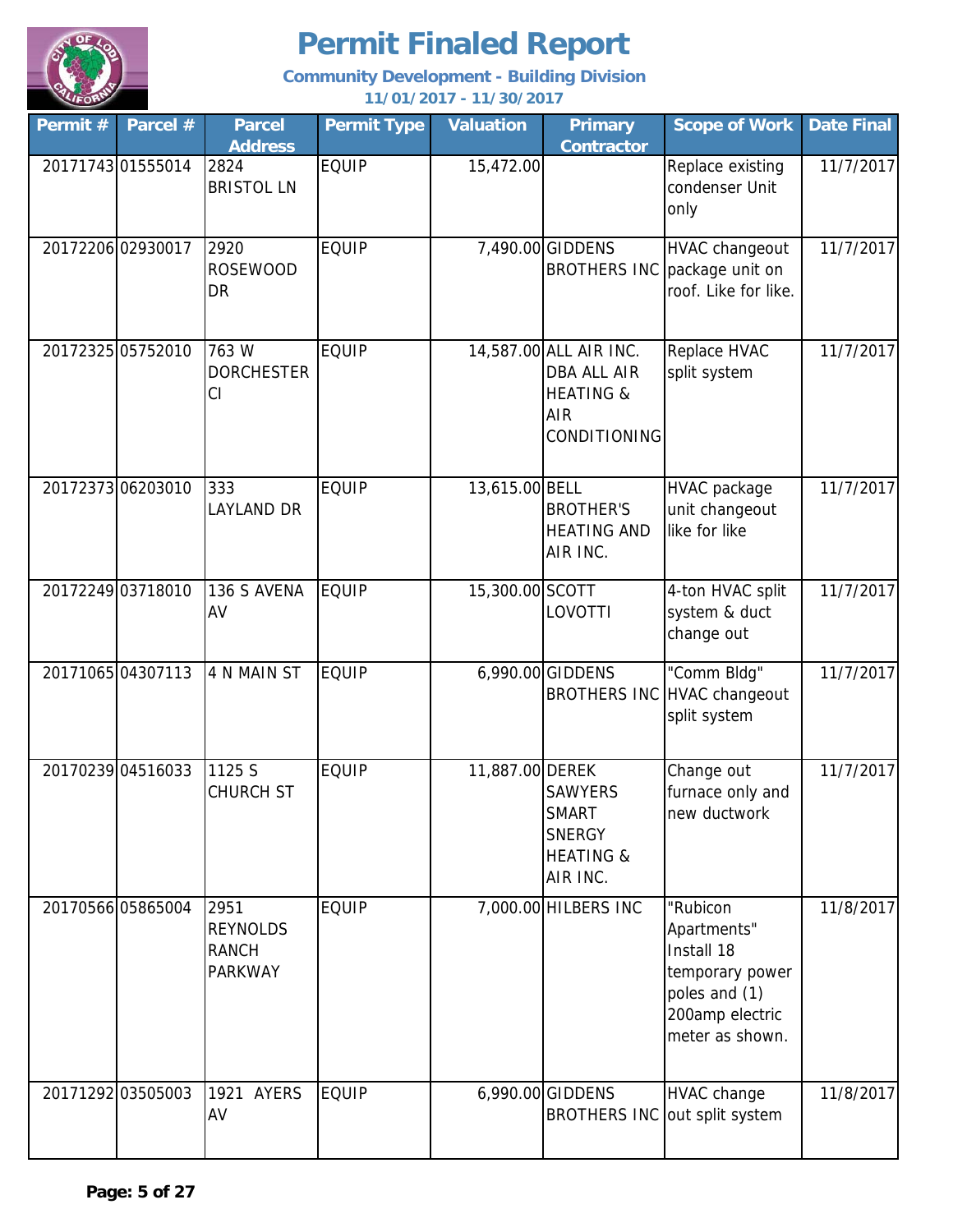

| Permit # | Parcel #          | <b>Parcel</b><br><b>Address</b>   | <b>Permit Type</b> | <b>Valuation</b> | <b>Primary</b><br><b>Contractor</b>                  | <b>Scope of Work</b>                                              | <b>Date Final</b> |
|----------|-------------------|-----------------------------------|--------------------|------------------|------------------------------------------------------|-------------------------------------------------------------------|-------------------|
|          | 2017147102720024  | 818<br><b>WIGHTMAN</b><br>DR      | <b>EQUIP</b>       |                  | 4,090.00 GIDDENS<br><b>BROTHERS INC</b>              | Condenser<br>change out                                           | 11/8/2017         |
|          | 20172579 03523021 | 408<br><b>WESTWOOD</b><br>AV      | <b>EQUIP</b>       |                  | 1,500.00 OWNER OF<br><b>RECORD</b>                   | Replace appx 30<br>LF of 4"ABS<br>sewer line.                     | 11/9/2017         |
|          | 2017255703108052  | 1201 S<br>SUNSET DR               | <b>EQUIP</b>       | 9,200.00 B & W   | MECHANICAL<br><b>INC</b>                             | Replace HVAC<br>split system. Like<br>for like                    | 11/9/2017         |
|          | 20172510 02912311 | <b>BENSON</b><br>107<br>DR        | <b>EQUIP</b>       |                  | 1,300.00 McKenzie<br>Plumbing                        | Replace existing<br>Water Heater in<br>garage                     | 11/13/2017        |
|          | 20171136 03322037 | 709<br><b>ATHERTON</b><br>DR      | <b>EQUIP</b>       |                  | 8,965.00 HONEYS AIR<br><b>INC</b>                    | Replace existing<br>HVAC with 4 ton<br>package unit               | 11/13/2017        |
|          | 2017235303704305  | 25 N ORANGE<br>AV                 | <b>EQUIP</b>       |                  | 4,000.00 Elliott Electric,<br>Inc.                   | Upgrade existing<br>100 AMP meter<br>to 200 AMP (new<br>location) | 11/13/2017        |
|          | 20171695 02943028 | 45<br><b>APPLEWOOD</b><br>DR      | <b>EQUIP</b>       |                  | 7,590.00 GIDDENS<br><b>BROTHERS INC</b>              | <b>HVAC changeout</b><br>split system. Like<br>for like           | 11/13/2017        |
|          | 20172460 06224032 | 133 ARBOR<br>СT                   | <b>EQUIP</b>       |                  | 7,200.00 BAKERS<br>HEATING & AIR HVAC Roof top       | Change Out<br>packet unit                                         | 11/14/2017        |
|          | 2017258303116014  | 719<br><b>CARDINAL ST</b>         | <b>EQUIP</b>       |                  | 5,490.00 GIDDENS<br><b>BROTHERS INC Insert using</b> | Install fireplace<br>existing 1/2" gas<br>hookup.                 | 11/14/2017        |
|          | 2017263306232033  | 1724 S<br>SACRAMENTO<br><b>ST</b> | <b>EQUIP</b>       | 5,300.00 JAIME'S |                                                      | Replace HVAC<br>HEATING & AIR package unit on<br>roof             | 11/14/2017        |
|          | 20172669 05841004 | 1959<br><b>YORKTOWN</b><br>DR     | <b>EQUIP</b>       |                  | 1,000.00 CONTRERAS<br><b>PLUMBING</b><br>PARTNERSHIP | Replace Water<br>Heater in garage                                 | 11/14/2017        |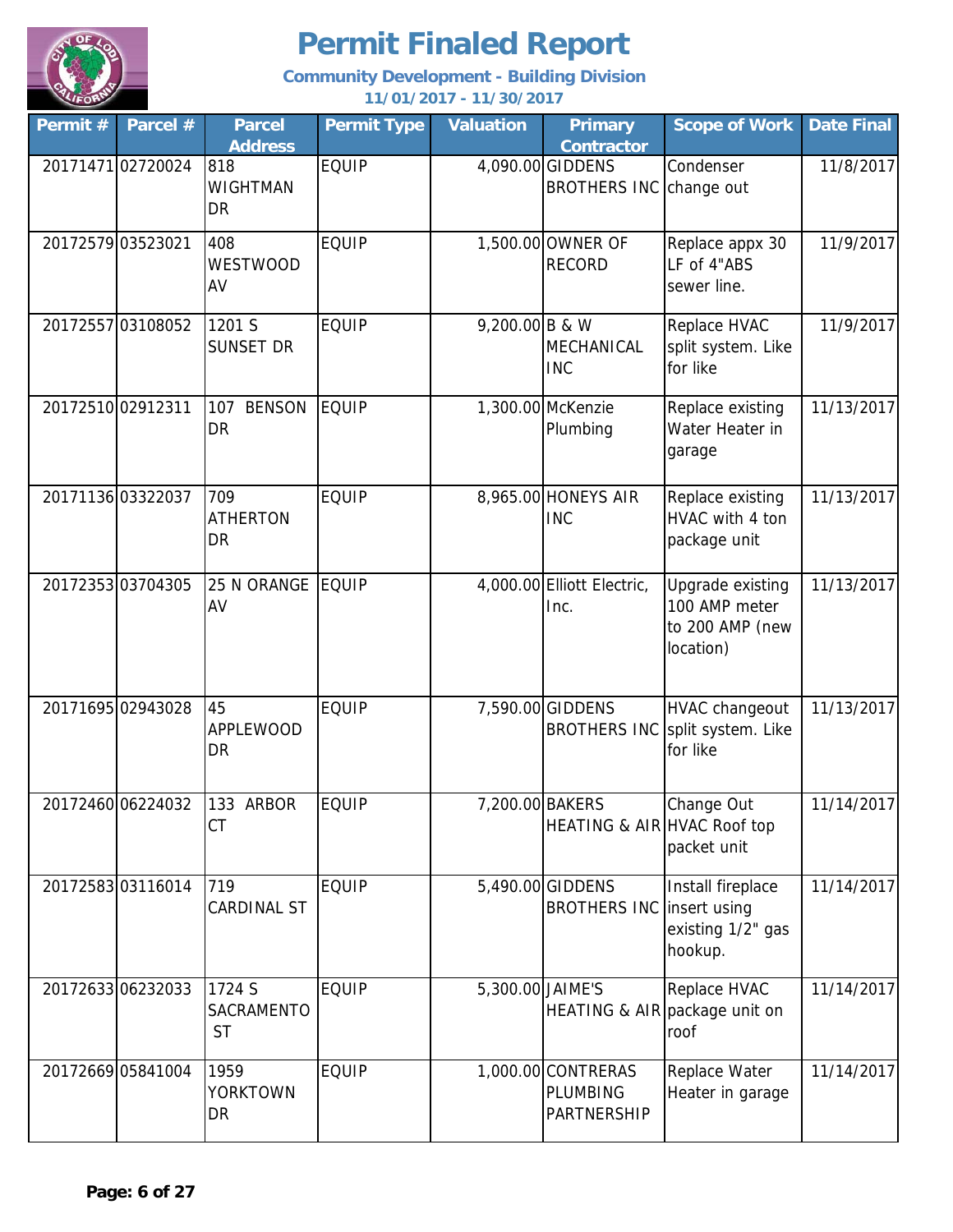

| Permit #          | Parcel #          | <b>Parcel</b><br><b>Address</b>          | <b>Permit Type</b> | <b>Valuation</b> | <b>Primary</b><br><b>Contractor</b>                   | <b>Scope of Work</b>                                                                             | <b>Date Final</b> |
|-------------------|-------------------|------------------------------------------|--------------------|------------------|-------------------------------------------------------|--------------------------------------------------------------------------------------------------|-------------------|
| 20172570 03305001 |                   | 1910 W<br><b>TOKAY ST</b>                | <b>EQUIP</b>       |                  | 3,000.00 PHIL AND<br><b>PAUL'S</b><br><b>PLUMBING</b> | Spot repair in 4"<br>sewer line.<br>Appx 4 feet                                                  | 11/15/2017        |
| 20171365 04127512 |                   | SONORA<br>535<br>AV                      | <b>EQUIP</b>       | 6,841.00 ABC     | <b>PLUMBING</b><br>HEATING &<br>AIR<br>CONDITIONING   | Replace existing<br>HVAC roof top<br>package unit                                                | 11/15/2017        |
| 20171394 05856032 |                   | 2058<br><b>KATNICH LN</b>                | <b>EQUIP</b>       |                  | 9,195.00 HONEYS AIR<br><b>INC</b>                     | Replace existing<br>HVAC with a 4-<br>ton split system                                           | 11/16/2017        |
|                   | 29477 03106020    | 1320 PARK<br><b>ST</b>                   | <b>EQUIP</b>       | 0.00             |                                                       | Replacing<br>existing 200 amp<br>service panel<br>with a new 200<br>amp panel -<br>same location | 11/16/2017        |
| 20171945 03929038 |                   | 536 EUREKA<br>AV                         | <b>EQUIP</b>       | 12,345.00 TOKAY  | <b>HEATING AND</b><br><b>AIR</b><br>CONDITIONING      | Replacing<br>existing HVAC<br>split system                                                       | 11/20/2017        |
|                   | 20172236 03731052 | 219 S<br>CALIFORNIA<br><b>ST</b>         | <b>EQUIP</b>       | 9,500.00 BAKERS  | HEATING & AIR California St -                         | @ 221 S.<br>HVAC change<br>out furnace &<br>coil (basement)<br>condenser<br>(ground)             | 11/20/2017        |
| 2017165205816073  |                   | <b>1732 S MILLS</b><br>AV                | EQUIP              |                  | 7,840.00 ROD JOHNSON<br>AIR, INC                      | <b>HVAC</b> split<br>system change<br>out                                                        | 11/20/2017        |
| 20172720 02932085 |                   | 2481<br><b>CENTRAL</b><br><b>PARK DR</b> | <b>EQUIP</b>       |                  | 8,000.00 WEST COAST<br><b>CONSTRUCTIO</b><br>N & AIR  | Change out<br>heating & air<br>conditioning<br>CONDITIONING equipment split<br>system            | 11/20/2017        |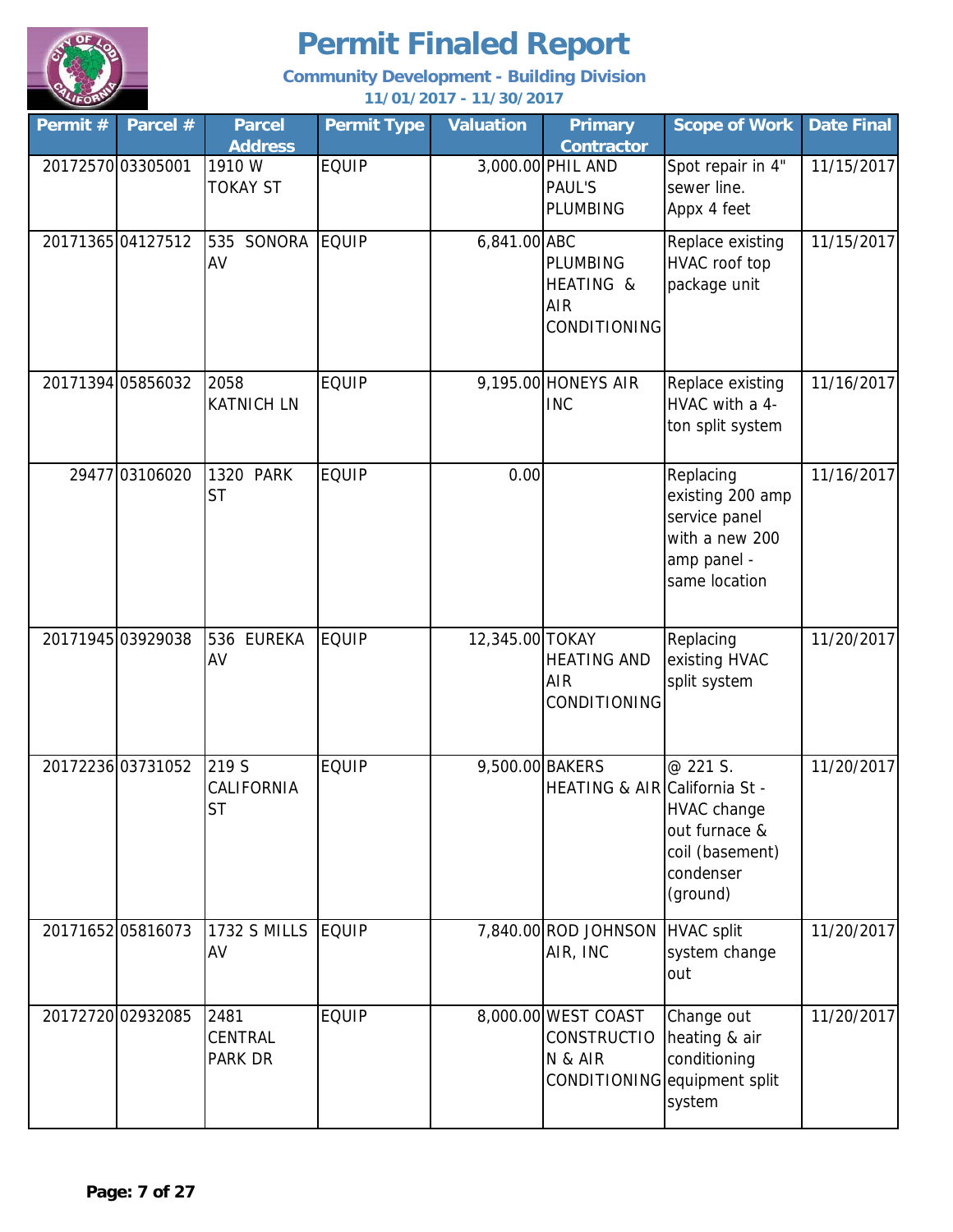

| Permit # | Parcel #          | <b>Parcel</b><br><b>Address</b>  | <b>Permit Type</b> | <b>Valuation</b> | <b>Primary</b><br><b>Contractor</b>                                                         | <b>Scope of Work</b>                                             | <b>Date Final</b> |
|----------|-------------------|----------------------------------|--------------------|------------------|---------------------------------------------------------------------------------------------|------------------------------------------------------------------|-------------------|
|          | 20172667 03917035 | 770 EUREKA<br>AV                 | <b>EQUIP</b>       | 3,850.00 BAKERS  | HEATING & AIR changeout only                                                                | <b>HVAC</b> furnace<br>in closet                                 | 11/21/2017        |
|          | 2017266303114028  | 521<br><b>WINDSOR DR</b>         | <b>EQUIP</b>       | 1,800.00 BEST    | PLUMBING                                                                                    | Replace Water<br>Heater in garage                                | 11/21/2017        |
|          | 2017230303103002  | 932 S MILLS<br>AV                | <b>EQUIP</b>       | 10,435.00 TOKAY  | <b>HEATING AND</b><br>AIR<br>CONDITIONING                                                   | Replace Water<br>Heater in garage                                | 11/27/2017        |
|          | 20172304 03103002 | 932 S MILLS<br>AV                | <b>EQUIP</b>       | 10,435.00 TOKAY  | <b>HEATING AND</b><br>AIR<br>CONDITIONING outside and in                                    | Replace existing<br><b>HVAC split</b><br>system unit<br>garage   | 11/27/2017        |
|          | 20171732 03938013 | 816 N HAM LN EQUIP               |                    |                  | 13,244.00 HONEYS AIR<br><b>INC</b>                                                          | Replace existing<br>HVAC with split<br>system. same<br>locations | 11/27/2017        |
|          | 20171740 06262028 | 226<br>CEDARWOOD<br>CT           | <b>EQUIP</b>       |                  | 10,805.00 ALL AIR INC<br>DBA: ALL AIR<br><b>HEATING &amp;</b><br><b>AIR</b><br>CONDITIONING | Replace<br>condenser                                             | 11/27/2017        |
|          | 20172318 02929035 | <b>ACORN</b><br>511<br><b>WY</b> | <b>EQUIP</b>       |                  | 13,602.00 HONEYS AIR<br><b>INC</b>                                                          | Replace existing<br>HVAC with a 3-<br>ton split system           | 11/28/2017        |
|          | 20172399 01527045 | 2428<br><b>WOODLAKE</b><br>СT    | <b>EQUIP</b>       | 8,895.00 TOKAY   | <b>HEATING AND</b><br><b>AIR</b><br>CONDITIONING split system                               | Replace existing<br>HVAC system in<br>attic and outside.         | 11/28/2017        |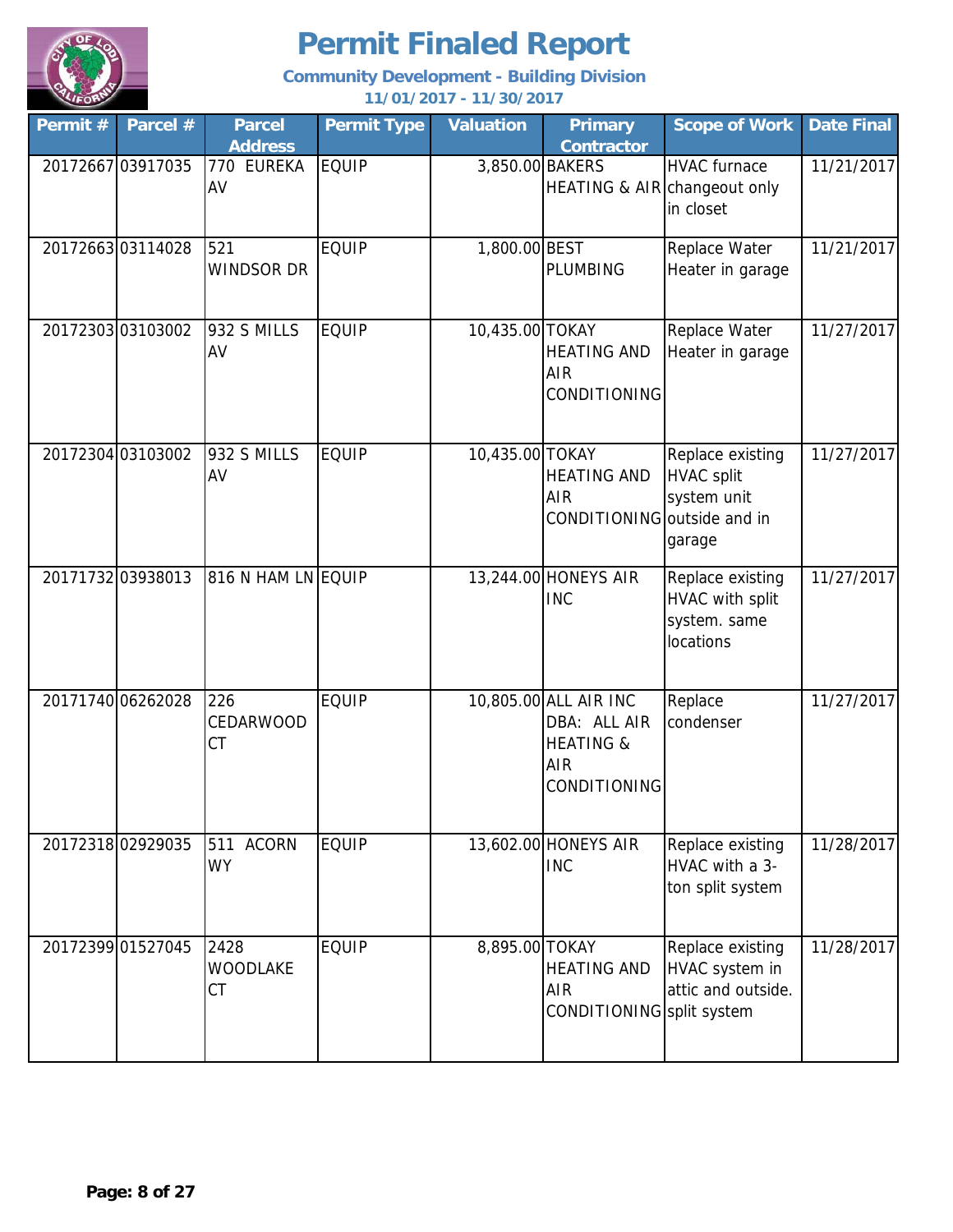

| Permit #          | Parcel #          | <b>Parcel</b><br><b>Address</b>            | <b>Permit Type</b> | <b>Valuation</b> | <b>Primary</b><br><b>Contractor</b>                                              | <b>Scope of Work</b>                                                                                                              | <b>Date Final</b> |
|-------------------|-------------------|--------------------------------------------|--------------------|------------------|----------------------------------------------------------------------------------|-----------------------------------------------------------------------------------------------------------------------------------|-------------------|
|                   | 20172239 04740004 | 1045 S<br><b>CHEROKEE LN</b>               | <b>EQUIP</b>       |                  | 11,000.00 AIR TECH<br><b>HEATING &amp;</b><br>AIR<br>CONDITIONING split systems. | @Wild Horses<br>Motorsports -<br>Replace (2) mini-<br>Like for like<br>same location.                                             | 11/28/2017        |
| 20172114 06035017 |                   | 1311 W<br><b>CENTURY</b><br>#64 BL         | <b>EQUIP</b>       | 1,700.00 TOTAL   | <b>HEATING AND</b><br>AIR<br>CONDITIONING<br><b>INC</b>                          | Replace<br>Condensor and<br>Furnace                                                                                               | 11/28/2017        |
| 20172008 05866007 |                   | 2661<br><b>REYNOLDS</b><br><b>RANCH PK</b> | <b>EQUIP</b>       |                  | 100.00 OWNER OF<br><b>RECORD</b>                                                 | Erecting and<br>installing car<br>washing<br>equipment at<br>Kelly's Express<br>Car Wash (SEE<br><b>ALSO PERMIT</b><br>#20161368) | 11/28/2017        |
| 20172537 06012111 |                   | 2146<br><b>NEWBURY CI</b>                  | <b>EQUIP</b>       |                  | 14,200.00 HENDERSON<br>BROS. CO. INC.                                            | change out<br>existing roof-<br>mounted HVAC<br>package unit.<br>Change out<br>existing<br>ductwork.                              | 11/28/2017        |
|                   | 20172698 04520319 | 500 S<br><b>CHURCH ST</b>                  | <b>EQUIP</b>       |                  | 8,620.00 GRIZZLY<br>MECHANICAL<br><b>SERVICES</b>                                | Change out<br><b>HVAC split</b><br>system-furnace<br>in attic,<br>condensing unit<br>on ground.                                   | 11/28/2017        |
|                   | 20172702 02904402 | 908<br><b>RUTLEDGE DR</b>                  | <b>EQUIP</b>       | 4,500.00 RETES   | MECHANICAL                                                                       | HVAC changeout<br>package unit on<br>roof                                                                                         | 11/28/2017        |
|                   | 20172742 02919034 | 2318<br><b>BURTON WY</b>                   | <b>EQUIP</b>       | 5,000.00 TOKAY   | <b>HEATING AND</b><br><b>AIR</b><br>CONDITIONING                                 | Replace existing<br>HVAC roof top<br>package unit                                                                                 | 11/28/2017        |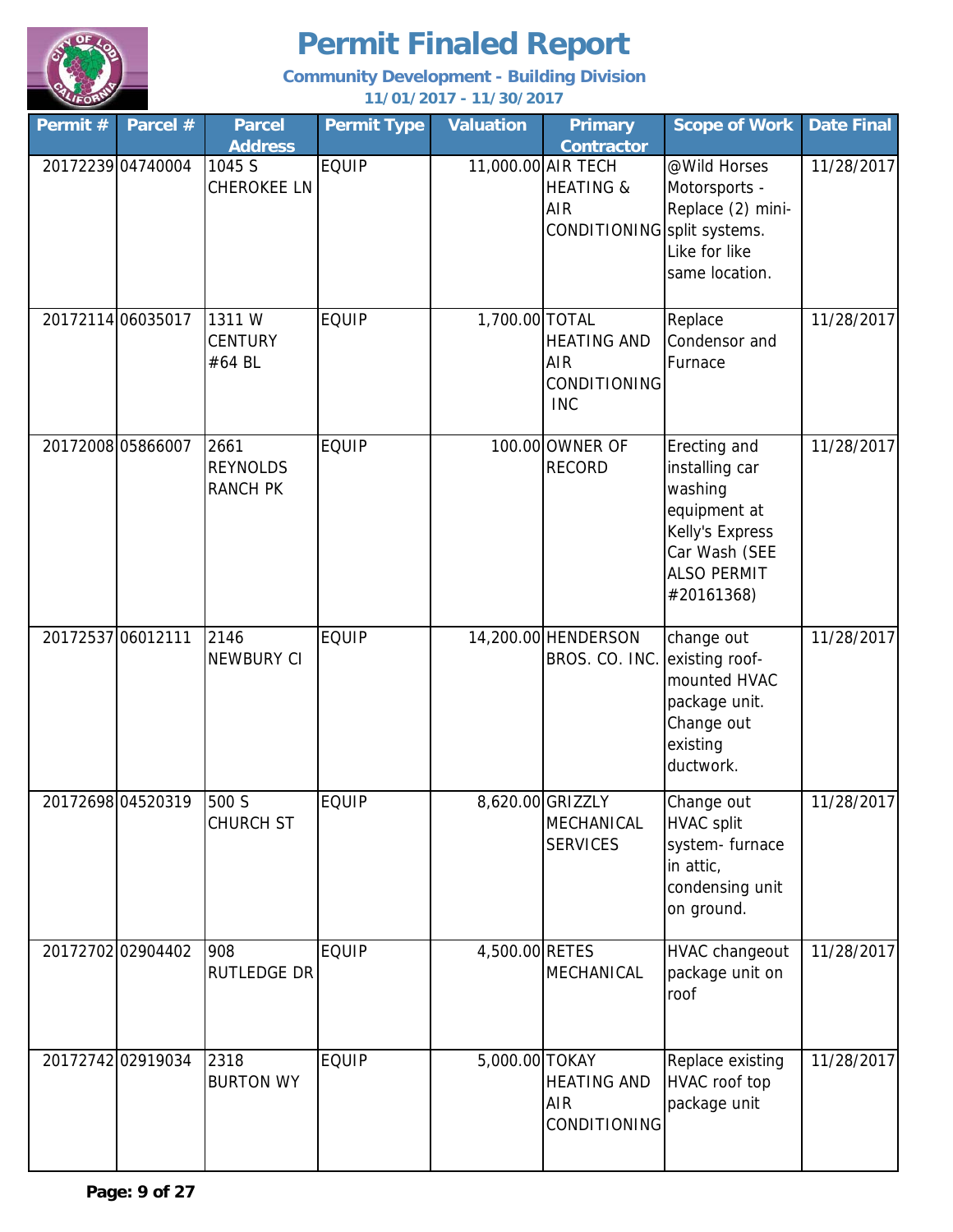

| Permit #          | Parcel #          | <b>Parcel</b><br><b>Address</b>   | <b>Permit Type</b> | <b>Valuation</b>            | <b>Primary</b><br><b>Contractor</b>                                                        | <b>Scope of Work</b>                                                | <b>Date Final</b> |
|-------------------|-------------------|-----------------------------------|--------------------|-----------------------------|--------------------------------------------------------------------------------------------|---------------------------------------------------------------------|-------------------|
|                   | 20172062 06259015 | 215 ORIOLE<br>LN                  | <b>EQUIP</b>       |                             | 4,000.00 RELIANT<br><b>HEATING AND</b><br><b>AIR</b><br>CONDITIONING                       | Replace A/C unit<br>in backyard                                     | 11/29/2017        |
|                   | 20170017 02904320 | 822<br>RUTLEDGE DR                | <b>EQUIP</b>       |                             | 5,500.00 LODI SERVICE<br><b>HEATING &amp;</b><br>COOLING                                   | <b>HVAC</b> change<br>out on roof                                   | 11/29/2017        |
| 20170837 06206045 |                   | <b>ALMOND</b><br>471<br><b>DR</b> | <b>EQUIP</b>       |                             | 6,820.00 LODI SERVICE<br><b>HEATING &amp;</b><br>COOLING                                   | Change Out<br><b>HVAC Roof top</b><br>packet unit -<br>Club House   | 11/29/2017        |
|                   | 20170979 03312013 | <b>ELLIOT</b><br>916<br>PL        | <b>EQUIP</b>       | 9,400.00 B & $\overline{W}$ | MECHANICAL<br><b>INC</b>                                                                   | Replace existing<br><b>HVAC split</b><br>system-same for<br>same    | 11/30/2017        |
| 20171454 05833056 |                   | 1736 AMBER<br><b>LEAF WY</b>      | <b>EQUIP</b>       |                             | 9,864.00 ALL AIR INC.<br>DBA ALL AIR<br><b>HEATING &amp;</b><br><b>AIR</b><br>CONDITIONING | Replace HVAC<br>split system. Like<br>for like.                     | 11/30/2017        |
| 20172262 04303310 |                   | 13 N SCHOOL<br><b>ST</b>          | EQUIP              | 7,400.00 TOKAY              | <b>HEATING AND</b><br><b>AIR</b><br>CONDITIONING HVAC package                              | Weibel Family<br>Tasting Room -<br>Replace existing<br>unit on roof | 11/30/2017        |
|                   | 20172593 05862003 | <b>1901 S MILLS</b><br>#1 AV      | <b>EQUIP</b>       |                             | 1,600.00 JOHN PACELLI                                                                      | Located in Unit 1<br>- Replace<br>tub/shower in<br>both bathrooms   | 11/30/2017        |
|                   | 20172594 05862002 | <b>1901 S MILLS</b><br>AV         | EQUIP              |                             | 1,600.00 JOHN PACELLI                                                                      | Located in Unit<br>#2 Replace<br>tub/shower in<br>both bathrooms    | 11/30/2017        |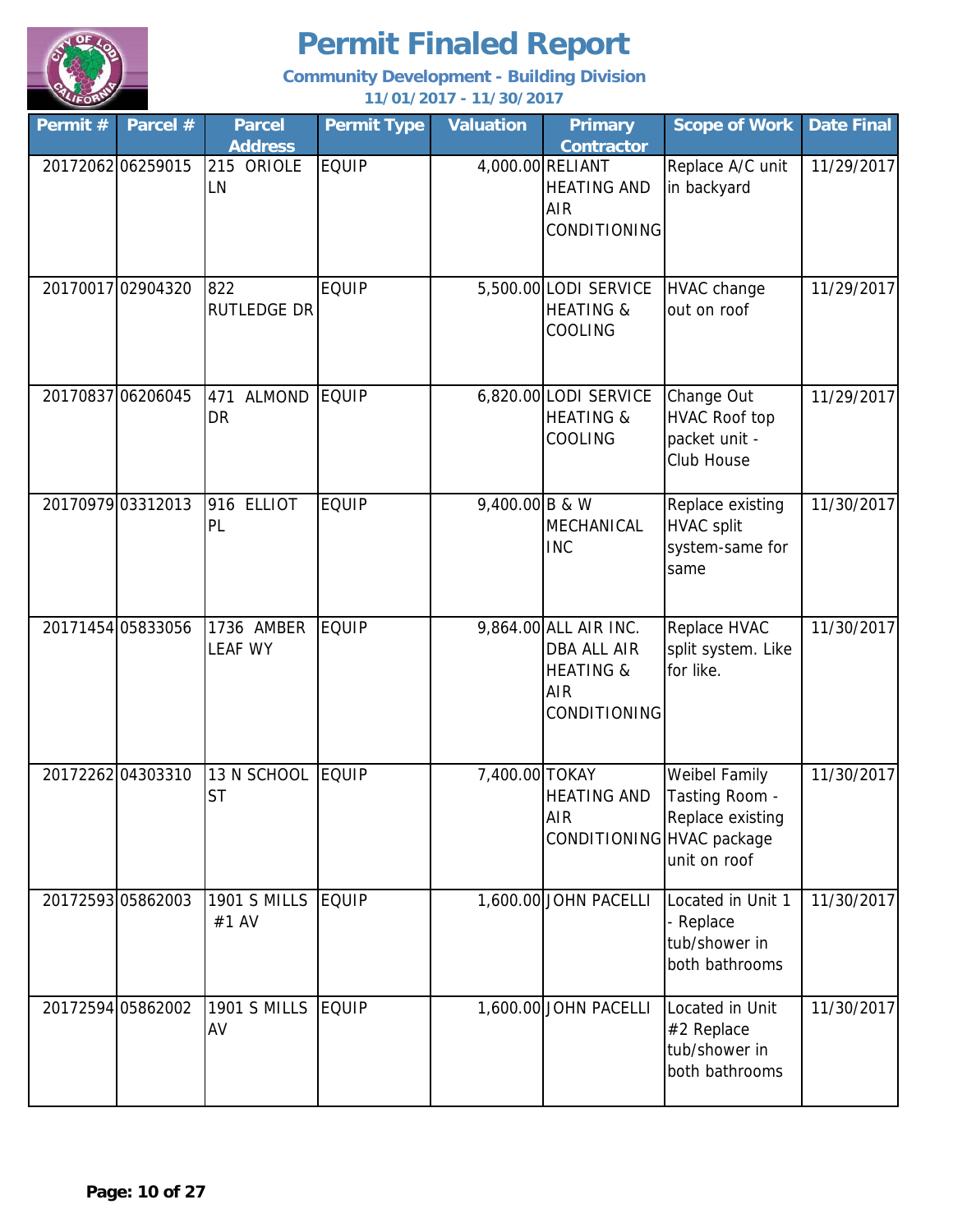

| Permit # | Parcel #          | <b>Parcel</b><br><b>Address</b>                  | <b>Permit Type</b> | <b>Valuation</b> | <b>Primary</b><br><b>Contractor</b>                 | <b>Scope of Work</b>                                                        | <b>Date Final</b> |
|----------|-------------------|--------------------------------------------------|--------------------|------------------|-----------------------------------------------------|-----------------------------------------------------------------------------|-------------------|
|          | 20172595 05862001 | <b>1901 S MILLS</b><br>#3 AV                     | <b>EQUIP</b>       |                  | 1,600.00 JOHN PACELLI                               | Located in Unit<br>#3 Replace<br>tub/shower in<br>both bathrooms.           | 11/30/2017        |
|          | 20172596 05863001 | <b>1901 S MILLS</b><br>#4 AV                     | <b>EQUIP</b>       |                  | 1,600.00 JOHN PACELLI                               | Located in Unit<br>#4 Replace<br>tub/shower in<br>both bathrooms            | 11/30/2017        |
|          | 20172597 05862011 | <b>1915 S MILLS</b><br>#1 AV                     | <b>EQUIP</b>       |                  | 1,600.00 JOHN PACELLI                               | Located in Unit<br>#1 Replace<br>tub/shower in<br>both bathrooms            | 11/30/2017        |
|          | 20172599 05862009 | <b>1915 S MILLS</b><br>#3 AV                     | <b>EQUIP</b>       |                  | 1,600.00 JOHN PACELLI                               | Located in Unit<br>#3 Replace<br>tub/shower in<br>both bathrooms            | 11/30/2017        |
|          | 20172600 05863003 | <b>1915 S MILLS</b><br>#4 AV                     | <b>EQUIP</b>       |                  | 1,600.00 JOHN PACELLI                               | Located in Unit<br>#4 Replace<br>tub/shower in<br>both bathrooms            | 11/30/2017        |
|          | 20172745 04109006 | 304<br><b>DAISY</b><br>AV                        | <b>EQUIP</b>       |                  | 1,000.00 CONTRERAS<br>PLUMBING<br>PARTNERSHIP       | Replace Water<br>Heater in garage                                           | 11/30/2017        |
|          | 20163345 05868005 | 225<br><b>ISABELLA DR</b>                        | <b>FIRE</b>        |                  | 0.00 THORPE<br><b>DESIGN</b>                        | <b>Fire Sprinklers</b><br>for New Single<br><b>Family Dwelling</b><br>MP3   | 11/1/2017         |
|          | 2017245302742012  | 1379 S<br>LOWER<br><b>SACRAMENT</b><br><b>RD</b> | <b>FIRE</b>        |                  | $0.00$ FIRE<br><b>PROTECTION</b><br><b>SERVICES</b> | Fire Wings -<br>Suite 501 -<br><b>Install Ansul</b><br>system in kitchen    | 11/1/2017         |
|          | 20163388 02955051 | 3011<br><b>BELMONT DR</b>                        | <b>FIRE</b>        |                  | 0.00 Barsotti's Fire<br>Protection                  | <b>Fire Sprinklers</b><br>for New Single<br><b>Family Dwelling</b><br>MP302 | 11/3/2017         |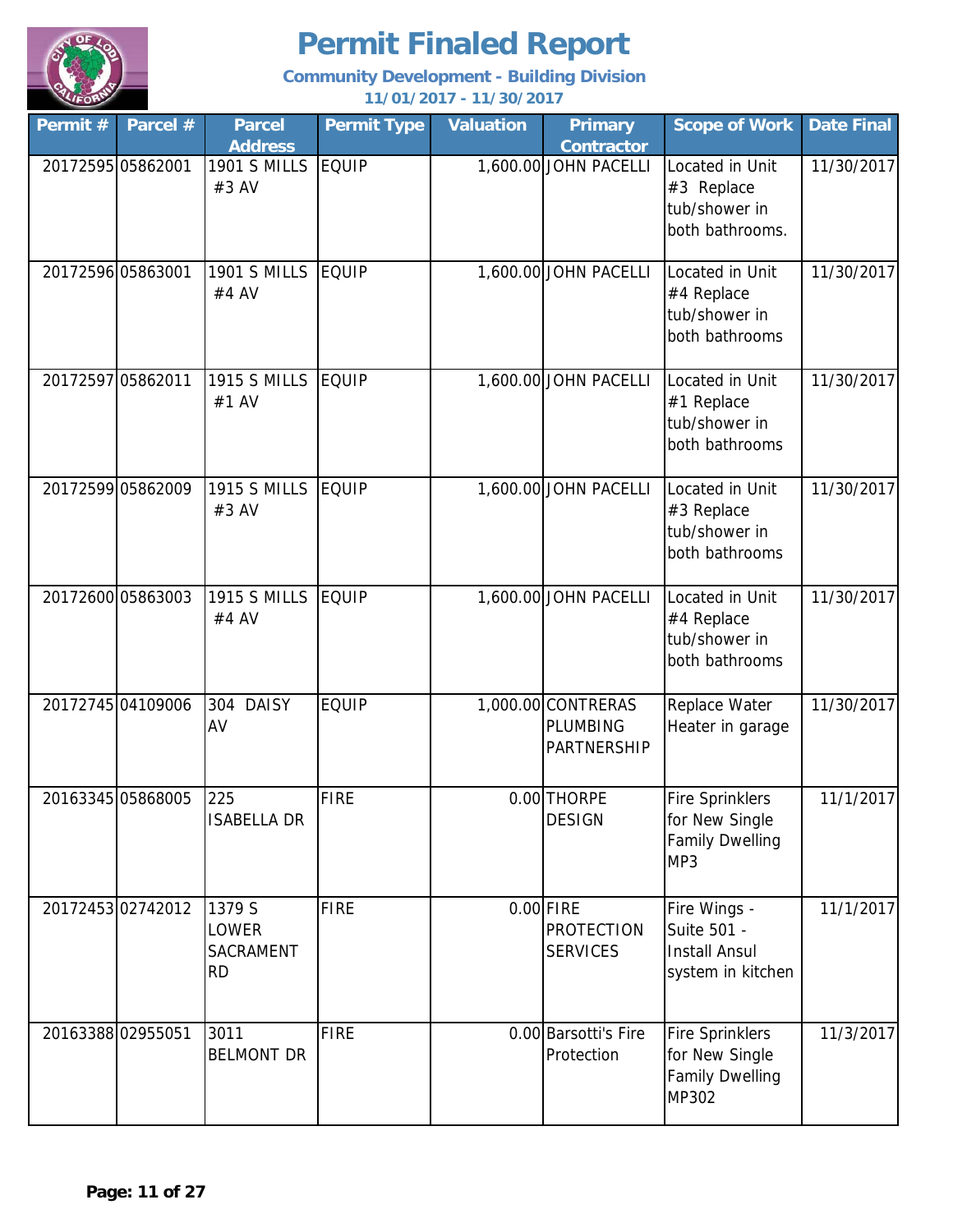

| Permit # | Parcel #          | <b>Parcel</b><br><b>Address</b>     | <b>Permit Type</b> | <b>Valuation</b> | <b>Primary</b><br><b>Contractor</b>                       | <b>Scope of Work</b>                                                                  | <b>Date Final</b> |
|----------|-------------------|-------------------------------------|--------------------|------------------|-----------------------------------------------------------|---------------------------------------------------------------------------------------|-------------------|
|          | 20163328 05868007 | 237<br><b>ISABELLA DR</b>           | <b>FIRE</b>        |                  | 0.00 THORPE<br><b>DESIGN</b>                              | <b>Fire Sprinklers</b><br>for New Single<br><b>Family Dwelling</b><br>MP <sub>2</sub> | 11/3/2017         |
|          | 20171929 06004020 | 1000 W<br><b>KETTLEMAN</b><br>LN    | <b>FIRE</b>        |                  | 0.00 PACIFIC<br><b>VALLEY FIRE</b><br>PROTECTION,<br>INC. | Comm Bldg CVS<br>Pharmacy fire<br>Sprinkler TI                                        | 11/8/2017         |
|          | 20163358 05868006 | 231<br><b>ISABELLA DR</b>           | <b>FIRE</b>        |                  | 0.00 THORPE<br><b>DESIGN</b>                              | <b>Fire Sprinklers</b><br>for New Single<br><b>Family Dwelling</b><br>MP4             | 11/13/2017        |
|          | 20161250 02956044 | 227<br><b>WINDRUSH</b><br><b>WY</b> | <b>FIRE</b>        |                  | 0.00 Barsotti's Fire<br>Protection                        | <b>Fire Sprinklers</b><br>for New Single<br>family dwelling<br>MP103                  | 11/16/2017        |
|          | 20163365 02954028 | 2826<br><b>AMBROSIA ST</b>          | <b>FIRE</b>        |                  | 0.00 Barsotti's Fire<br>Protection                        | <b>Fire Sprinklers</b><br>for New Single<br>Family dwelling<br>MP202                  | 11/16/2017        |
|          | 20163318 05868026 | 226<br><b>ISABELLA DR</b>           | <b>FIRE</b>        |                  | 0.00 THORPE<br><b>DESIGN</b>                              | <b>Fire Sprinklers</b><br>for New Single<br><b>Family Dwelling</b><br>MP1             | 11/17/2017        |
|          | 20163350 05868027 | 220<br><b>ISABELLA DR</b>           | <b>FIRE</b>        |                  | 0.00 THORPE<br><b>DESIGN</b>                              | <b>Fire Sprinklers</b><br>for New Single<br><b>Family Dwelling</b><br>MP3             | 11/21/2017        |
|          | 20163319 05868028 | 214<br><b>ISABELLA DR</b>           | <b>FIRE</b>        |                  | 0.00 THORPE<br><b>DESIGN</b>                              | <b>Fire Sprinklers</b><br>for New Single<br><b>Family Dwelling</b><br>MP1             | 11/27/2017        |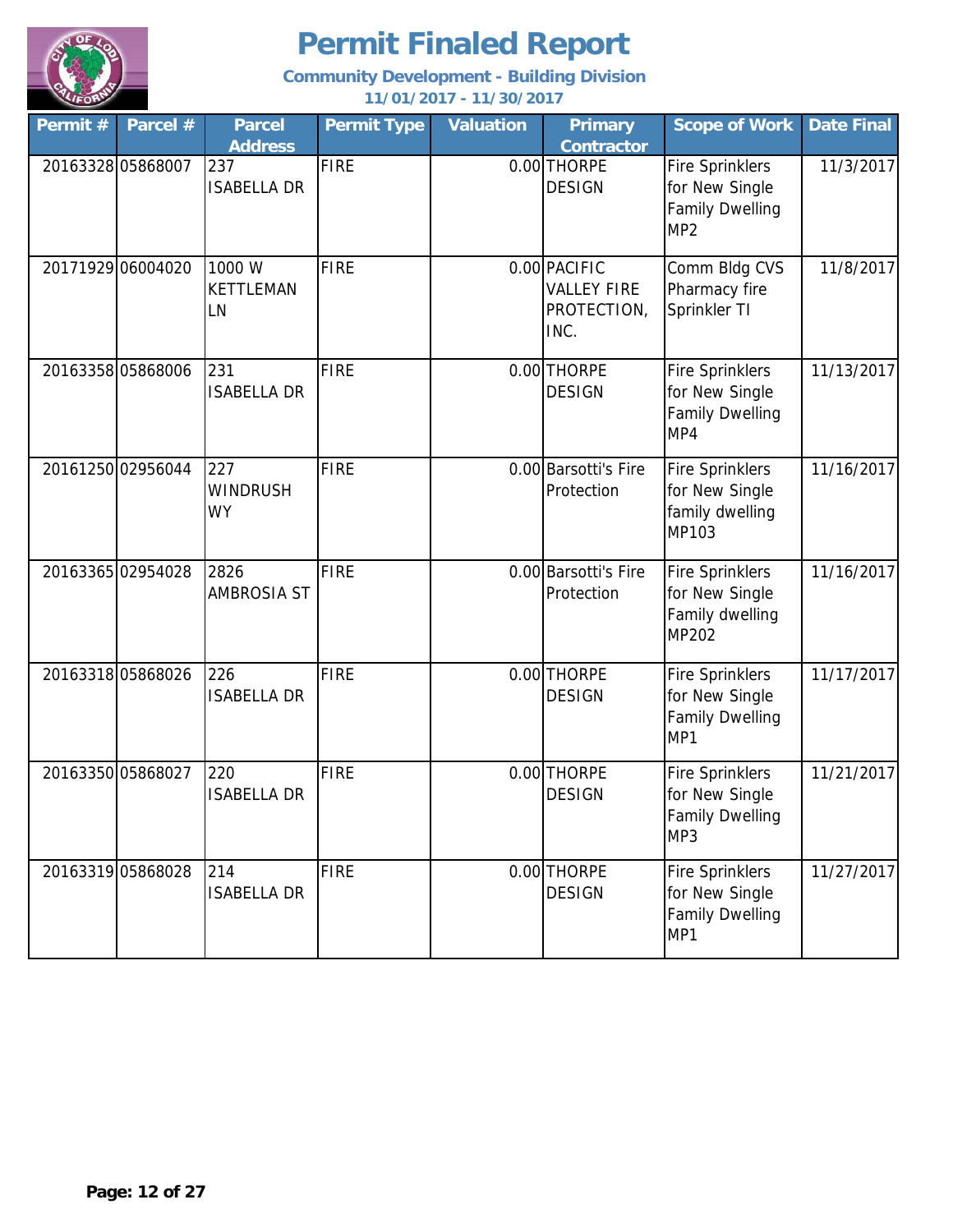

| Permit #          | Parcel #         | <b>Parcel</b><br><b>Address</b>            | <b>Permit Type</b> | <b>Valuation</b> | <b>Primary</b><br><b>Contractor</b>             | <b>Scope of Work</b>                                                                                                                                                                                     | <b>Date Final</b> |
|-------------------|------------------|--------------------------------------------|--------------------|------------------|-------------------------------------------------|----------------------------------------------------------------------------------------------------------------------------------------------------------------------------------------------------------|-------------------|
| 20171557 04745017 |                  | 520 S<br><b>CHEROKEE LN</b>                | <b>FIRE</b>        |                  | 0.00 CEN CAL FIRE<br><b>SYSTEMS INC</b>         | "Comm Bldg"<br>Shell building fire<br>sprinkler for 2<br>suites only.<br>Separate permits<br>required for<br>Tenant<br>Improvement<br>alterations and<br>the 2 suites not<br>included in this<br>permit. | 11/28/2017        |
| 20171072 05866007 |                  | 2661<br><b>REYNOLDS</b><br><b>RANCH PK</b> | <b>FIRE</b>        |                  | 0.00 CEN CAL FIRE<br><b>SYSTEMS INC</b>         | "Kelly's Carwash"<br>New overhead<br>fire sprinkler<br>system (54<br>heads) --Solar<br>Canopy                                                                                                            | 11/30/2017        |
| 20163346 05868008 |                  | 243<br><b>ISABELLA DR</b>                  | <b>FIRE</b>        |                  | 0.00 THORPE<br><b>DESIGN</b>                    | <b>Fire Sprinklers</b><br>for New Single<br><b>Family Dwelling</b><br>MP3                                                                                                                                | 11/30/2017        |
| 20172618 05866007 |                  | 2661<br><b>REYNOLDS</b><br><b>RANCH PK</b> | <b>FIRE</b>        |                  | 0.00 DESERT<br><b>DESIGN</b><br><b>BUILDERS</b> | Kelly's Car Wash -<br>Fire Sprinkler<br>Monitor Alarm                                                                                                                                                    | 11/30/2017        |
| 20162292 05866007 |                  | 2661<br><b>REYNOLDS</b><br><b>RANCH PK</b> | <b>NOTBUILD</b>    | 75,000.00 DESERT | <b>DESIGN</b><br><b>BUILDERS</b>                | "Kelly's Car<br>Wash" Shade<br>Structure 7317<br>sq ft for (PV<br>system on permit<br>#20162267)<br>Separate permit<br>required for<br>sprinklers and<br>sprinkler monitor<br>alarm.                     | 11/28/2017        |
|                   | 2017218303304050 | 1424 IRIS DR PV                            |                    |                  | 28,000.00 RCI Solar Inc                         | 6.42 kW PV<br>system                                                                                                                                                                                     | 11/1/2017         |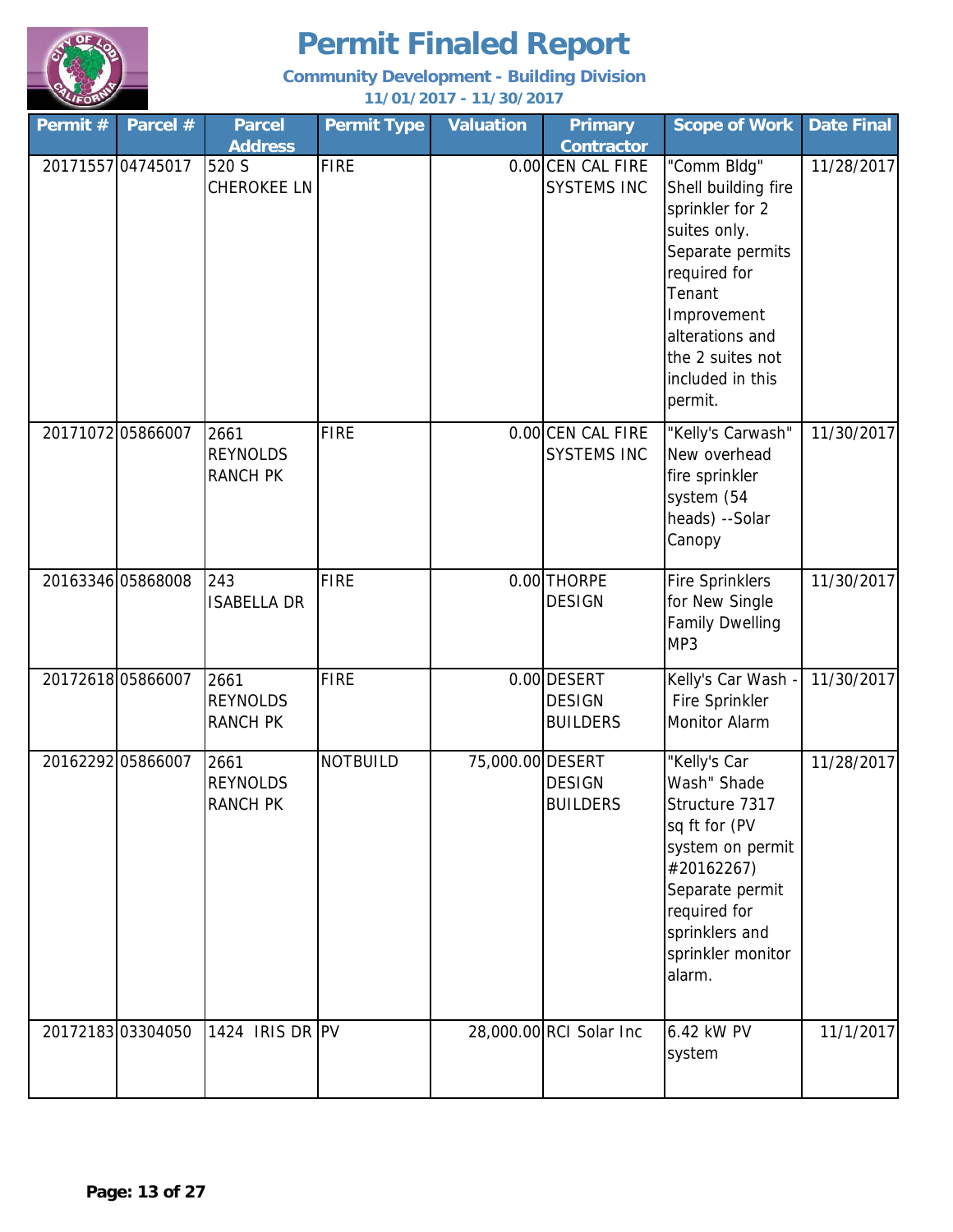

| Permit # | Parcel #          | <b>Parcel</b><br><b>Address</b>            | <b>Permit Type</b> | <b>Valuation</b>  | <b>Primary</b><br><b>Contractor</b>                                                                                          | <b>Scope of Work</b>                                                                                      | <b>Date Final</b> |
|----------|-------------------|--------------------------------------------|--------------------|-------------------|------------------------------------------------------------------------------------------------------------------------------|-----------------------------------------------------------------------------------------------------------|-------------------|
|          | 20172312 02906005 | 620 TAHOE<br>DR                            | PV                 |                   | 6,000.00 ENERGY<br>REMODELING,<br>INC.                                                                                       | 4.39 kW PV<br>system                                                                                      | 11/3/2017         |
|          | 2017227105831009  | 1506 AMBER<br><b>LEAF WY</b>               | PV                 |                   | 25,000.00 CALIFORNIA<br>SOLAR SYSTEM roofmount                                                                               | Install 5.4 kW PV<br>system                                                                               | 11/7/2017         |
|          | 20162267 05866007 | 2661<br><b>REYNOLDS</b><br><b>RANCH PK</b> | PV                 | 292,000.00 DESERT | <b>DESIGN</b><br><b>BUILDERS</b>                                                                                             | Install 97KW PV<br>system mounted<br>on shade<br>structure (shade<br>structure on<br>permit<br>#20162292) | 11/7/2017         |
|          | 2017218104142015  | 138<br>RIVERGATE PL                        | <b>PV</b>          |                   | 16,000.00 SOUTHERN<br>CALIFORNIA<br><b>HOME</b><br><b>IMPROVEMENT</b><br><b>CENTER DBA</b><br><b>PATIOS</b><br><b>DIRECT</b> | Installing 16<br>solar panels for<br>new PV system<br>4.72 KW                                             | 11/15/2017        |
|          | 20172416 04142018 | 150<br>RIVERGATE PL                        | <b>PV</b>          | 9,000.00 HIGH     | <b>DEFINITION</b><br><b>SOLAR INC</b>                                                                                        | Install 6 roof<br>mounted solar<br>modules 1.68KW<br>grid tied                                            | 11/21/2017        |
|          | 20172305 03106029 | 1401<br>CARDINAL ST                        | <b>REROOF</b>      | 10,280.00 HOME    | ROOFING CO                                                                                                                   | Tear off 2 layers<br>of comp. &<br>install comp.<br>Cool Roof                                             | 11/1/2017         |
|          | 2017245103114019  | <b>608 W VINE</b><br><b>ST</b>             | <b>REROOF</b>      |                   | 5,400.00 NUSHAKE<br>ROOFING INC                                                                                              | Go over 1 layer<br>of comp with<br>cool roof comp.                                                        | 11/1/2017         |
|          | 20172454 02931036 | 533<br><b>APPLEWOOD</b><br><b>DR</b>       | <b>REROOF</b>      |                   | 21,500.00 J R ROOFING                                                                                                        | Tear off 1 layer<br>of shake. Install<br>7/16 OSB Install<br>comp. Cool Roof.                             | 11/1/2017         |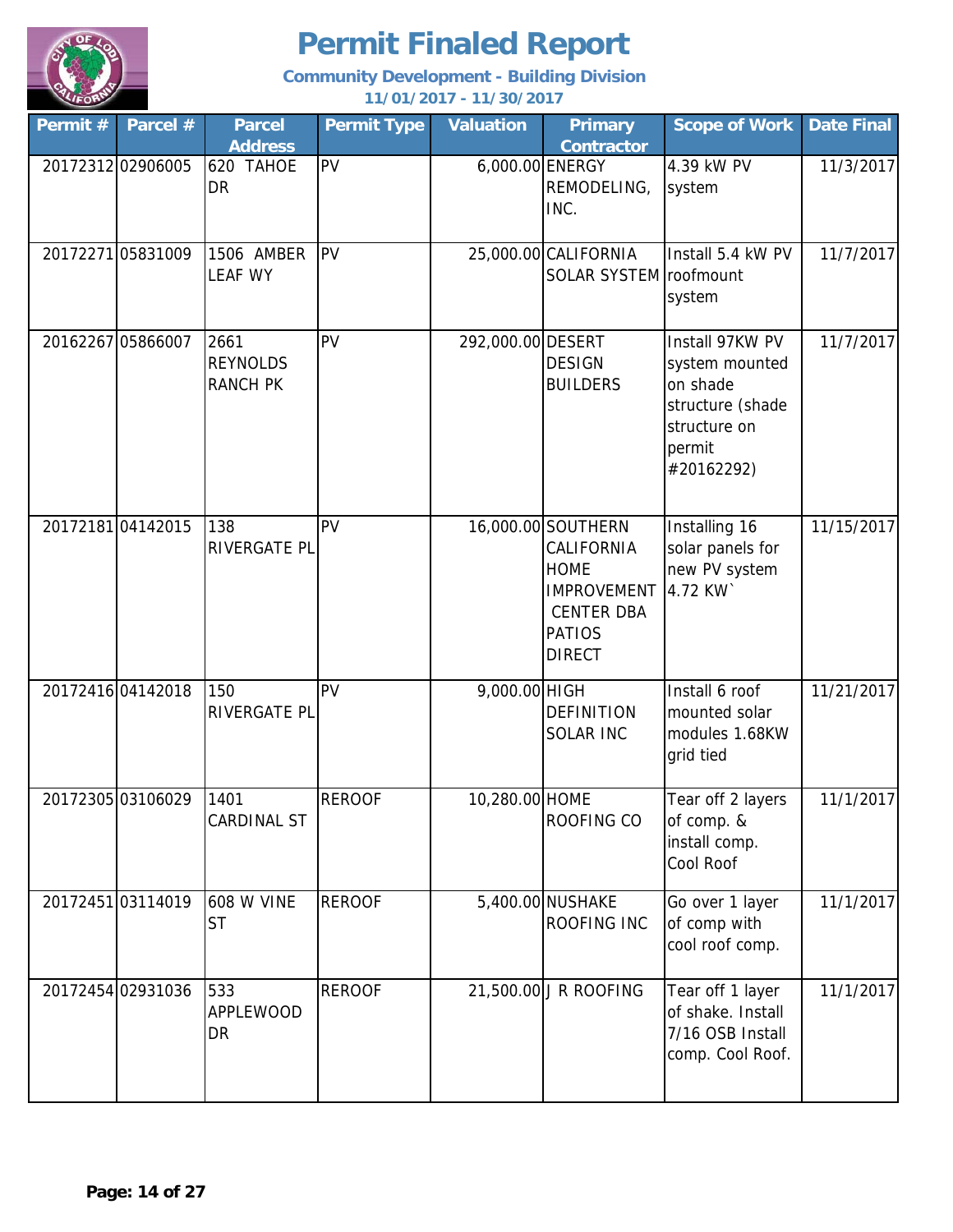

| Permit $#$        | Parcel #          | <b>Parcel</b><br><b>Address</b>      | <b>Permit Type</b> | <b>Valuation</b>  | <b>Primary</b><br><b>Contractor</b> | <b>Scope of Work</b>                                                                            | <b>Date Final</b> |
|-------------------|-------------------|--------------------------------------|--------------------|-------------------|-------------------------------------|-------------------------------------------------------------------------------------------------|-------------------|
| 20172475 06234011 |                   | 314 ALMOND<br>DR                     | <b>REROOF</b>      | 14,437.00 FAMES   | PAINTING AND<br><b>ROOFIN</b>       | Tear off shke.<br>Install 7/16OSB<br>Install comp.<br>Install R-38 in<br>attic                  | 11/1/2017         |
|                   | 20172539 04517009 | 915 S<br>PLEASANT AV                 | <b>REROOF</b>      |                   | 2,000.00 OWNER OF<br><b>RECORD</b>  | Detached Garage<br>- Tear off comp.<br>Install 7/16 OSB.<br>Install comp - No<br>ducts in attic | 11/2/2017         |
|                   | 2017216205830038  | 1515<br><b>AUTUMN WY</b>             | <b>REROOF</b>      |                   | 11,000.00 OWNER OF<br><b>RECORD</b> | Tear off shake.<br>Install 7/16 OSB<br>Install comp.<br>Cool Roof                               | 11/2/2017         |
|                   | 20171835 04517009 | 915 S<br>PLEASANT AV                 | <b>REROOF</b>      |                   | 8,000.00 OWNER OF<br><b>RECORD</b>  | tear off 1 layer<br>of comp. Install<br>comp. No ducts<br>in attic.                             | 11/2/2017         |
|                   | 20170480 03526010 | 1431<br><b>MARIPOSA</b><br><b>WY</b> | <b>REROOF</b>      | 5,500.00 TAPIA'S  | <b>ROOFING</b>                      | Going over<br>existing 1 layer<br>of comp with<br>comp cool roof                                | 11/2/2017         |
|                   | 20172540 03703012 | 1015 W<br>LOCUST ST                  | <b>REROOF</b>      | 4,500.00 Prestige | Roofing                             | Tear off existing<br>torch down.<br>Install new Torch<br>down (white)<br>Cool Roof              | 11/3/2017         |
|                   | 20172535 03106005 | 1409 PARK<br><b>ST</b>               | <b>REROOF</b>      | 8,968.00 DAVIS    | <b>ROOFING</b>                      | Tear off asphalt<br>shingle. Install<br>comp. Cool Roof                                         | 11/3/2017         |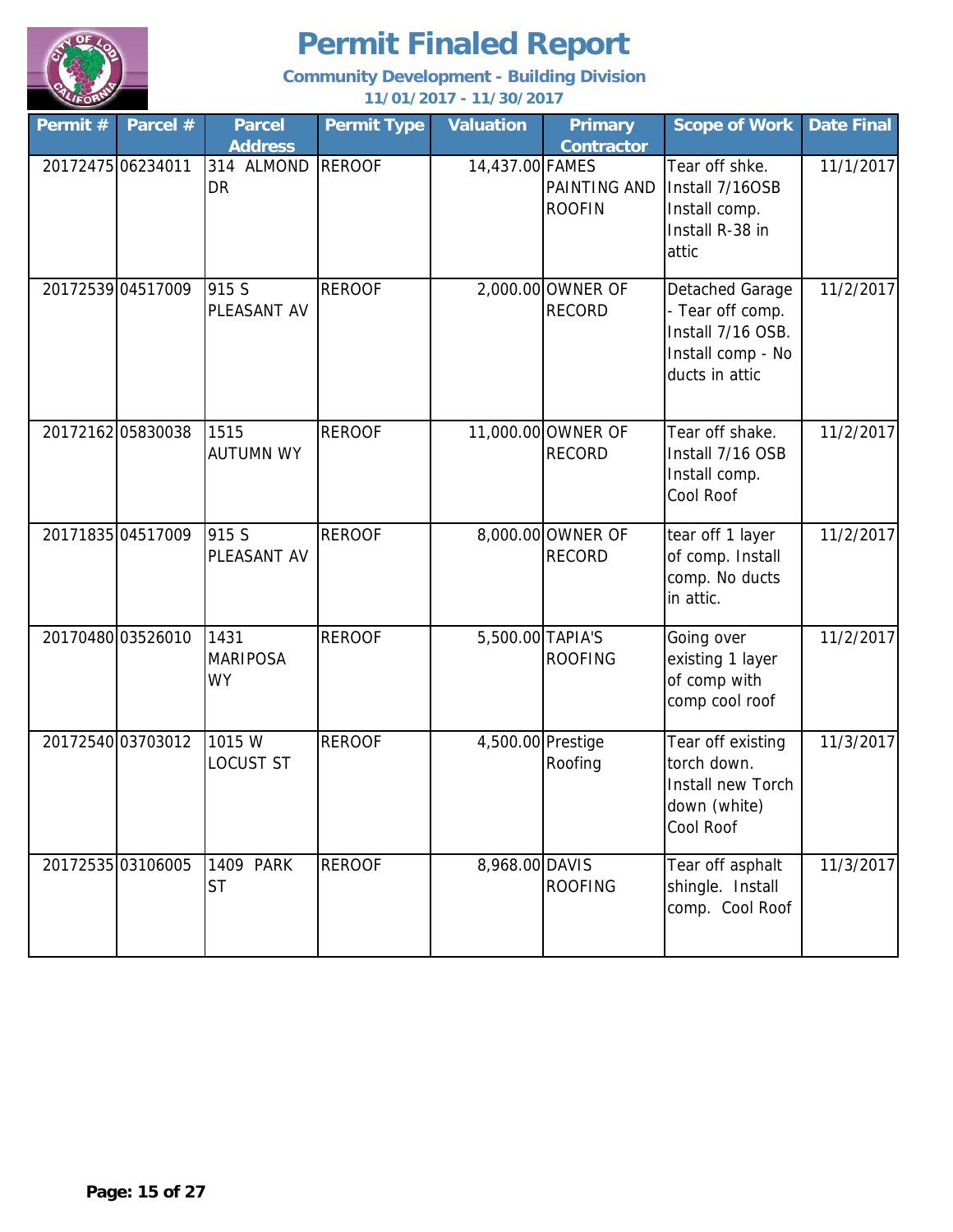

| Permit #          | Parcel #          | <b>Parcel</b><br><b>Address</b> | <b>Permit Type</b> | <b>Valuation</b>  | <b>Primary</b><br><b>Contractor</b>             | <b>Scope of Work</b>                                                                                                                                                                                                                                                                                                                    | <b>Date Final</b> |
|-------------------|-------------------|---------------------------------|--------------------|-------------------|-------------------------------------------------|-----------------------------------------------------------------------------------------------------------------------------------------------------------------------------------------------------------------------------------------------------------------------------------------------------------------------------------------|-------------------|
| 20172449 04119007 |                   | 625 N<br><b>SCHOOL ST</b>       | <b>REROOF</b>      |                   | 9,800.00 OWNER OF<br><b>RECORD</b>              | Tear off (2)<br>layers of comp<br>and OSB. Install<br>7/16 OSB. Install<br>Cool Roof. House<br>Only Does not<br>include detached<br>garage.                                                                                                                                                                                             | 11/6/2017         |
|                   | 20172047 04302109 | 201 W<br>LOCUST ST              | <b>REROOF</b>      |                   | 419,979.00 GARLAND/DBS<br><b>INC</b>            | City of Lodi<br>Public Library -<br>Remove &<br>dispose of<br>existing roof<br>down to the<br>wood deck.<br>Install one layer<br>of polyiso<br>insulation & 1/2"<br>Dens Deck Prime<br>(mechanically<br>fastened).<br>Install new self -<br>adhering roof<br>system & metal<br>edge coat roof in<br>Garland Pyramic<br>acrylic coating. | 11/7/2017         |
|                   | 20172439 03305002 | <b>706 S MILLS</b><br>AV        | <b>REROOF</b>      | 33,600.00 QUALITY | <b>FIRST HOME</b><br><b>IMPROVEMENT</b><br>INC. | Tear off 1 layer<br>of shake roof, re-<br>sheet with OSB,<br>install 1 layer of<br>cool roof comp.                                                                                                                                                                                                                                      | 11/7/2017         |
|                   | 2017242303112020  | 841<br>CARDINAL ST              | <b>REROOF</b>      |                   | 11,500.00 J R ROOFING                           | Tear off comp.<br>Install comp.<br>Cool Roof                                                                                                                                                                                                                                                                                            | 11/7/2017         |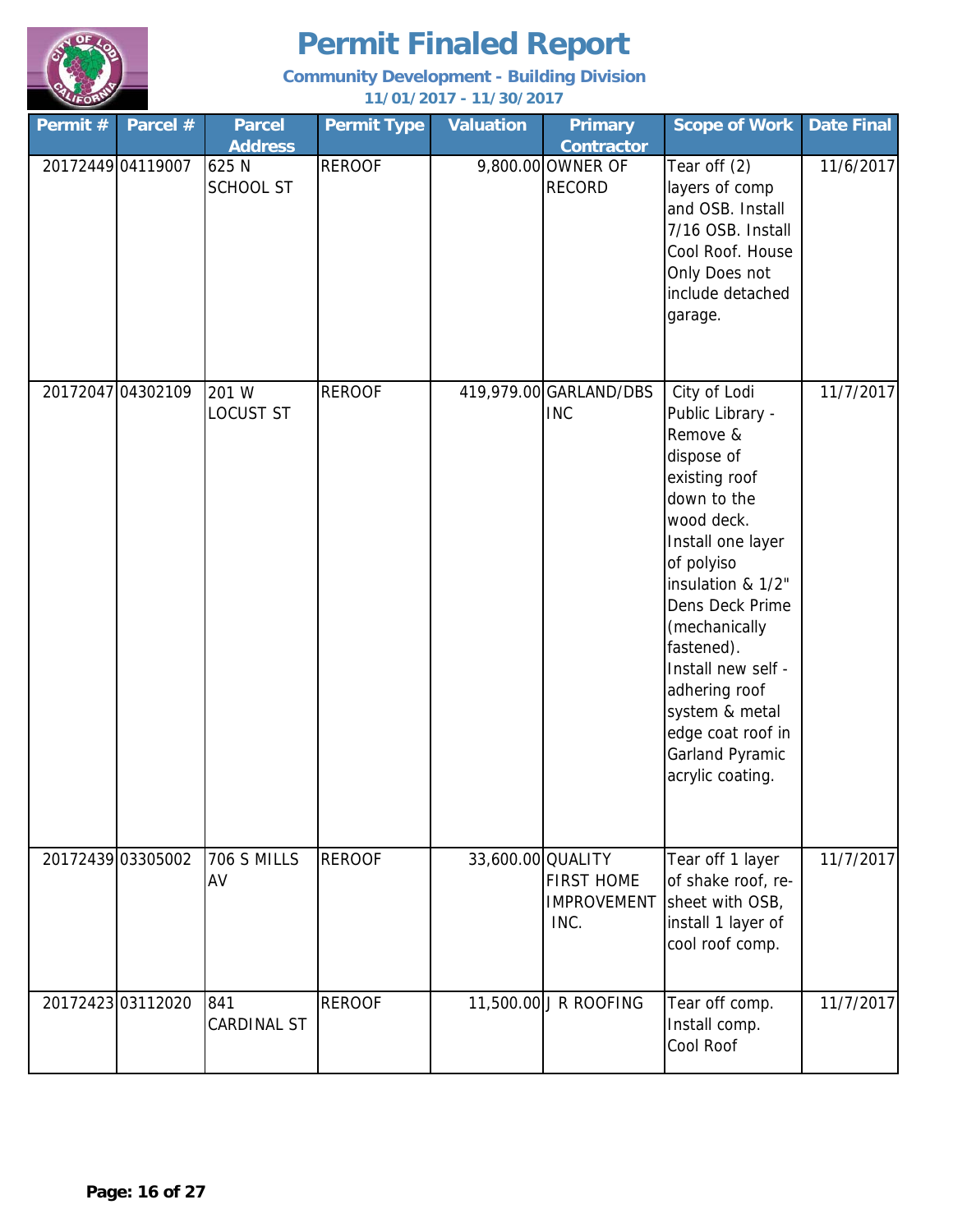

| Permit #          | Parcel #          | <b>Parcel</b><br><b>Address</b>        | <b>Permit Type</b> | Valuation         | <b>Primary</b><br><b>Contractor</b>                                     | <b>Scope of Work</b>                                                                               | <b>Date Final</b> |
|-------------------|-------------------|----------------------------------------|--------------------|-------------------|-------------------------------------------------------------------------|----------------------------------------------------------------------------------------------------|-------------------|
|                   | 20172480 04116306 | 107 W<br><b>LOCKEFORD</b><br><b>ST</b> | <b>REROOF</b>      | 15,200.00 HOME    | <b>ROOFING CO</b>                                                       | Tear off comp<br>and shake.<br>Install 7/16 OSB<br>Install comp.<br>Cool Roof                      | 11/7/2017         |
|                   | 20172517 06204429 | 1442 S<br>CHURCH ST                    | <b>REROOF</b>      |                   | 1,200.00 OWNER OF<br><b>RECORD</b>                                      | Flat garage<br>portion only.<br>Install gravel<br>surface roofing<br>product over<br>existing.     | 11/7/2017         |
|                   | 2017257102711017  | 2214 W<br><b>TOKAY ST</b>              | <b>REROOF</b>      |                   | 9,500.00 J R ROOFING                                                    | Tear off (1) layer<br>of comp. Install<br>comp. Cool Roof                                          | 11/7/2017         |
| 20172395 03930001 |                   | 444 W<br><b>TURNER RD</b>              | <b>REROOF</b>      |                   | 15,000.00 CALIFORNIA<br><b>ROOF</b><br><b>TECHNICIANS</b><br><b>INC</b> | Lodi Community<br>Church - Install<br>comp over 1<br>layer of existing<br>comp. Sanctuary<br>only. | 11/8/2017         |
| 20172220 06208007 |                   | 1509 S<br>CHEROKEE LN                  | <b>REROOF</b>      |                   | 7,084.00 DAVID W<br><b>BRAZIL</b><br>ROOFING, INC                       | Carport only -<br>Remove old<br>aluminum<br>roofing, install<br>new metal strata<br>roof panels    | 11/8/2017         |
|                   | 20172441 04509002 | 840 S LEE AV                           | <b>REROOF</b>      | 16,000.00 QUALITY | <b>FIRST HOME</b><br><b>IMPROVEMENT</b><br>INC.                         | Tear off 1 layer<br>of comp, install 1<br>layer of cool roof<br>comp.                              | 11/9/2017         |
|                   | 20172315 03538015 | 215 S HAM LN REROOF                    |                    | 6,000.00 MUNOZ    | ROOFING, INC.                                                           | Tear off 1 layer<br>of comp roof,<br>install cool roof<br>comp.                                    | 11/9/2017         |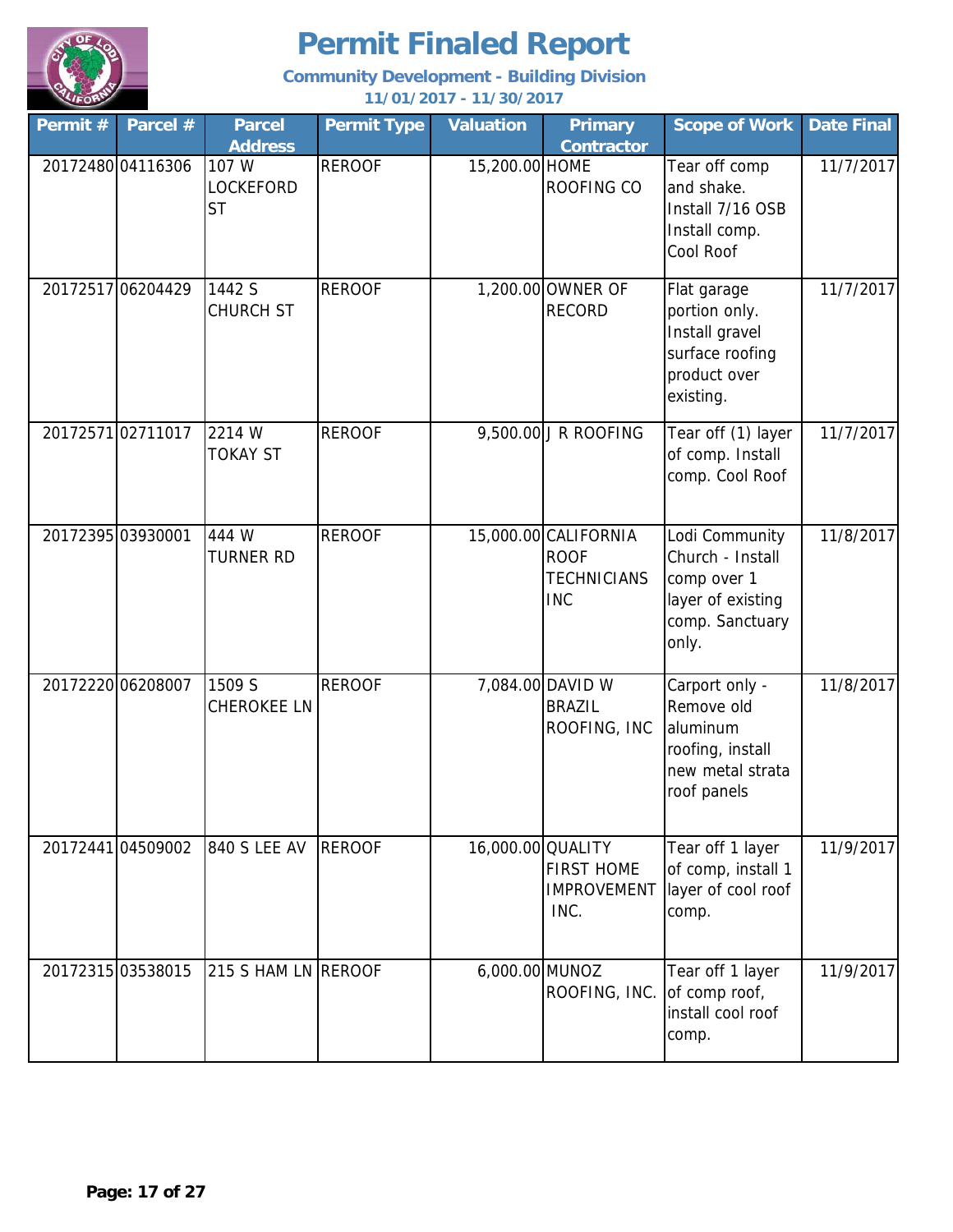

| Permit #          | Parcel #          | <b>Parcel</b><br><b>Address</b> | <b>Permit Type</b> | <b>Valuation</b> | <b>Primary</b><br><b>Contractor</b>               | <b>Scope of Work</b>                                                                                                                               | <b>Date Final</b> |
|-------------------|-------------------|---------------------------------|--------------------|------------------|---------------------------------------------------|----------------------------------------------------------------------------------------------------------------------------------------------------|-------------------|
|                   | 20172520 02713224 | 343 BELLA<br><b>VISTA DR</b>    | <b>REROOF</b>      |                  | 17,000.00 OWNER OF<br><b>RECORD</b>               | Tear off existing<br>tile roof, install<br>OSB, reroof wtih<br>50 yr comp cool<br>roof                                                             | 11/13/2017        |
| 20171936 04503001 |                   | 500 S<br><b>HUTCHINS ST</b>     | <b>REROOF</b>      |                  | 8,000.00 OWNER OF<br><b>RECORD</b>                | Tear off one<br>layer of comp.<br>Install comp.<br>Cool Roof                                                                                       | 11/13/2017        |
| 20172591 03512217 |                   | 100 S LOMA<br><b>DR</b>         | <b>REROOF</b>      | 11,870.00 A-L-S  | <b>CONSTRUCTIO</b><br>N HOME<br><b>REPAIR INC</b> | Remove existing<br>two layers of<br>roofing and<br>install 7/16 OSB<br>solid sheeting<br>with radiant<br>barrier and cool<br>roof comp<br>shingles | 11/14/2017        |
| 20172626 06245001 |                   | 2020<br>STARLING WY             | <b>REROOF</b>      |                  | 9,500.00 J R ROOFING                              | Tear off 1 layer<br>of shake. Solid<br>sheathed. Install<br>comp. Cool Roof                                                                        | 11/14/2017        |
| 20172609 04502039 |                   | 316<br>CHESTNUT ST              | <b>REROOF</b>      |                  | 7,450.00 DAVID W<br><b>BRAZIL</b><br>ROOFING, INC | Front House -<br>Install comp over<br>existing (1) layer<br>of comp. Cool<br>roof                                                                  | 11/14/2017        |
|                   | 20172387 04111017 | 205 DAISY<br>#26 AV             | <b>REROOF</b>      | 10,000.00 PRUDEN | <b>ROOFING</b>                                    | Apartment<br>Building $#1 -$<br>Comp overlay<br>with cool roof<br>comp.                                                                            | 11/16/2017        |
|                   | 20172388 04111017 | 205 DAISY<br>#26 AV             | <b>REROOF</b>      | 10,000.00 PRUDEN | <b>ROOFING</b>                                    | Apartment<br>Building $#2 -$<br>Comp overlay<br>with cool roof<br>comp.                                                                            | 11/16/2017        |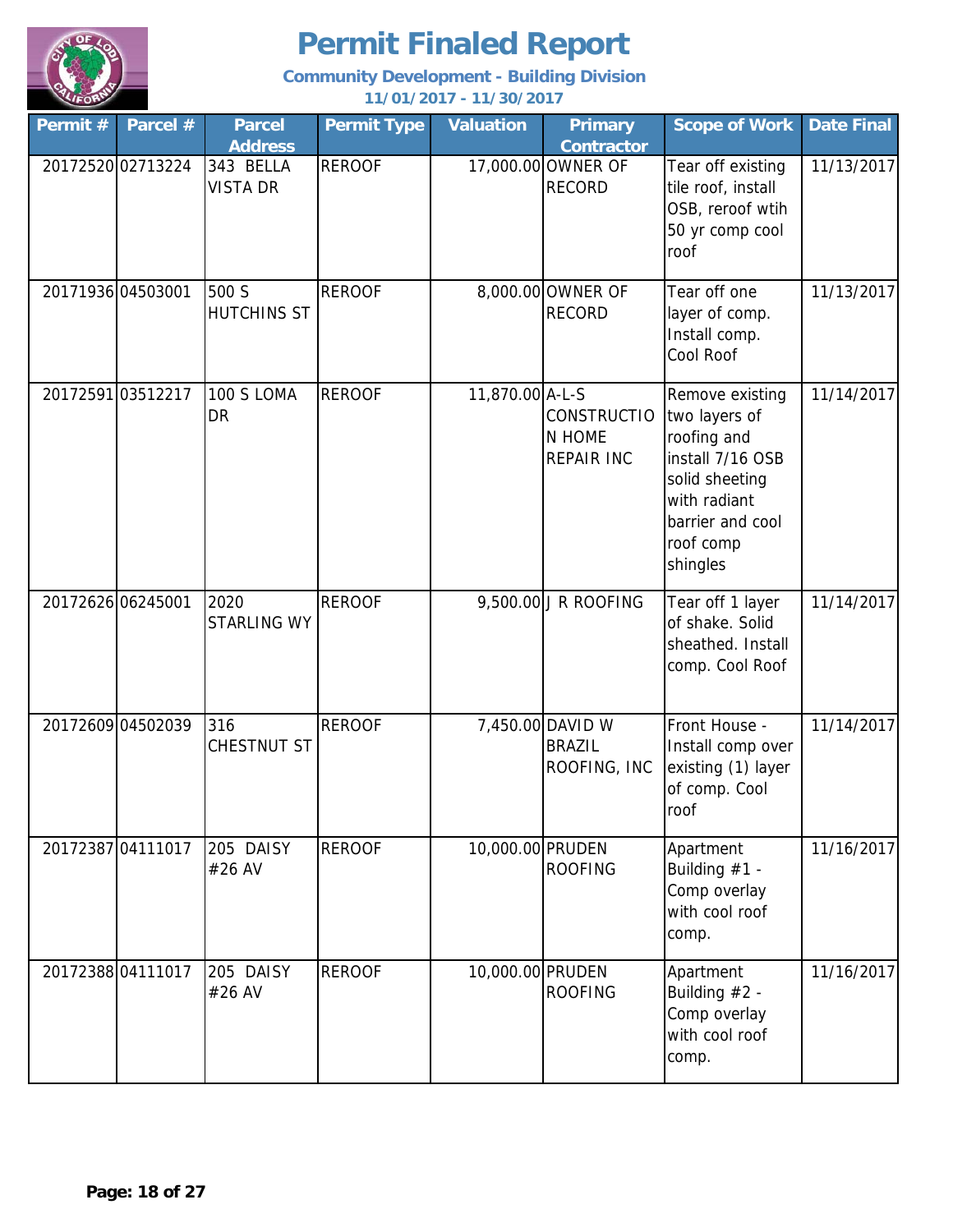

| Permit #          | Parcel #          | <b>Parcel</b><br><b>Address</b> | <b>Permit Type</b> | <b>Valuation</b> | <b>Primary</b><br><b>Contractor</b>                                                           | <b>Scope of Work</b>                                                                                                                                | Date Final |
|-------------------|-------------------|---------------------------------|--------------------|------------------|-----------------------------------------------------------------------------------------------|-----------------------------------------------------------------------------------------------------------------------------------------------------|------------|
|                   | 20172389 04111017 | 205 DAISY<br>#26 AV             | <b>REROOF</b>      | 10,000.00 PRUDEN | <b>ROOFING</b>                                                                                | Apartment<br>Building $#3 -$<br>Comp overlay<br>with cool roof<br>comp.                                                                             | 11/16/2017 |
|                   | 20172390 04111017 | 205 DAISY<br>#26 AV             | <b>REROOF</b>      |                  | 4,000.00 PRUDEN<br><b>ROOFING</b>                                                             | Apartment<br>Building $#4 -$<br>Comp overlay<br>with cool roof<br>comp.                                                                             | 11/16/2017 |
|                   | 20172029 03302506 | 411<br><b>VIRGINIA AV</b>       | <b>REROOF</b>      |                  | 9,400.00 NUSHAKE<br>ROOFING INC                                                               | Tear off comp<br>roof, install cool<br>roof comp<br>shingles                                                                                        | 11/17/2017 |
|                   | 20172623 03515012 | 220 S<br><b>CORINTH AV</b>      | <b>REROOF</b>      | 8,000.00 MUNOZ   | ROOFING, INC.                                                                                 | Install cool roof<br>comp on top of<br>existing comp<br>roof                                                                                        | 11/21/2017 |
| 20170259 06221001 |                   | 1940 S<br><b>CHURCH ST</b>      | <b>REROOF</b>      |                  | 8,000.00 OWNER OF<br><b>RECORD</b>                                                            | Tear off 1 layer<br>of comp, reroof<br>with cool roof<br>comp. Repair<br>facia & soffit<br>(SEE STOP<br><b>WORK NOTICE</b><br><b>ISSUED 2/1/17)</b> | 11/27/2017 |
|                   | 20172709 03940064 | 1025 W<br><b>TURNER RD</b>      | <b>REROOF</b>      |                  | 10,000.00 CALIFORNIA<br><b>ROOFING</b>                                                        | Install comp over<br>1 layer of comp.<br>Cool roof                                                                                                  | 11/28/2017 |
|                   | 20172136 04128024 | 1304<br><b>RIVERGATE</b><br>DR  | <b>REROOF</b>      |                  | 18,000.00 King of Heights                                                                     | Remove shake.<br>Install 7/16 OSB<br>Install R-38<br>insulation. Install<br>comp.                                                                   | 11/29/2017 |
| 20171930 02910401 |                   | 2166 JERRY<br>LN                | <b>RESADDRP</b>    |                  | 5,899.00 CALIFORNIA<br><b>ENERGY &amp; AIR</b><br><b>QUALITY</b><br>SERVICES, INC. like. Same | Change out 9<br>windows and 2<br>sliders like for<br>location,.                                                                                     | 11/1/2017  |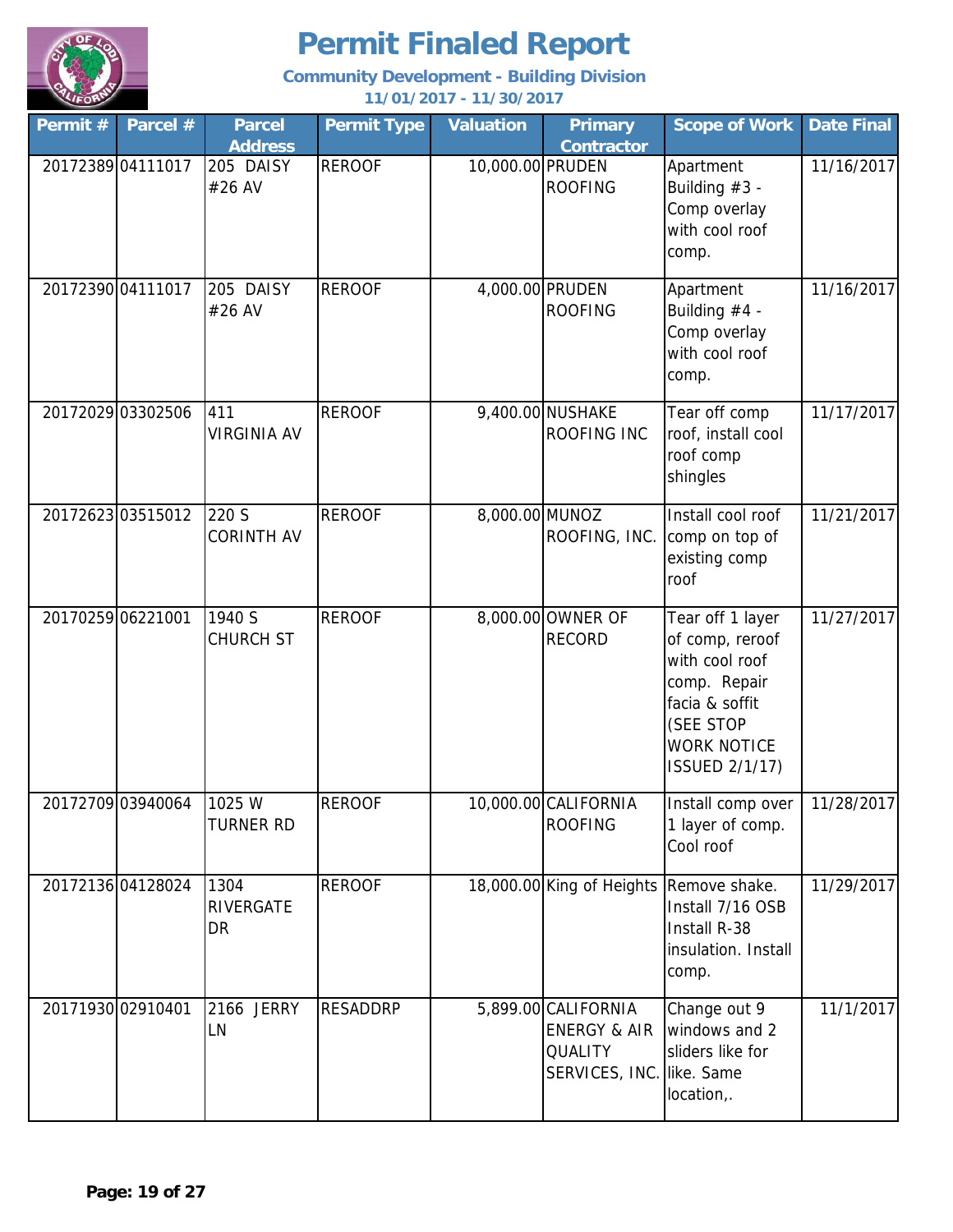

| Permit #          | Parcel #          | <b>Parcel</b><br><b>Address</b>   | <b>Permit Type</b> | <b>Valuation</b> | <b>Primary</b><br><b>Contractor</b>        | <b>Scope of Work</b>                                                                                                                                                                                                                                                                                                                                                                                         | <b>Date Final</b> |
|-------------------|-------------------|-----------------------------------|--------------------|------------------|--------------------------------------------|--------------------------------------------------------------------------------------------------------------------------------------------------------------------------------------------------------------------------------------------------------------------------------------------------------------------------------------------------------------------------------------------------------------|-------------------|
| 20172199 04114037 |                   | 203 OLIVE CT RESADDRP             |                    |                  | 995.00 OWNER OF<br><b>RECORD</b>           | Duplex Located<br>at 205 Olive Ct.<br>Replace<br>standpipe in<br>laundry area.<br>Install second<br>porchlight on<br>front porch.<br>Replace outlet<br>receptacle in<br>bathroom.<br>Replace back<br>door and frame.<br>Install concrete<br>pier in basement.<br>Replace<br>damaged<br>window in<br>Laundry<br>room.Replace<br>window mounted<br>AC unit and<br>repair wall. Per<br>N&O dated 8-17-<br>2017. | 11/1/2017         |
| 2017112106009040  |                   | 1820<br><b>SCARBOROUG</b><br>H DR | <b>RESADDRP</b>    | 4,000.00 LODI -  | CALIFORNIA<br><b>GLASS</b><br>COMPANY INC. | Install (8) retrofit<br>windows and (1)<br>sliding door.                                                                                                                                                                                                                                                                                                                                                     | 11/2/2017         |
| 2017170102713308  |                   | 2200<br>CABRILLO CI               | <b>RESADDRP</b>    | 14,757.00 JC OTT | <b>INVESTMENTS</b><br><b>INC</b>           | Convert covered<br>patio to<br>bedroom, 244 sq<br>feet.                                                                                                                                                                                                                                                                                                                                                      | 11/2/2017         |
|                   | 20171094 03323002 | 1467 IRIS DR RESADDRP             |                    | 25,000.00 BRENT  | <b>WORKMAN</b><br><b>CONSTRUCTIO</b><br>N  | Kitchen remodel<br>and service panel<br>upgrade to<br>200amp                                                                                                                                                                                                                                                                                                                                                 | 11/3/2017         |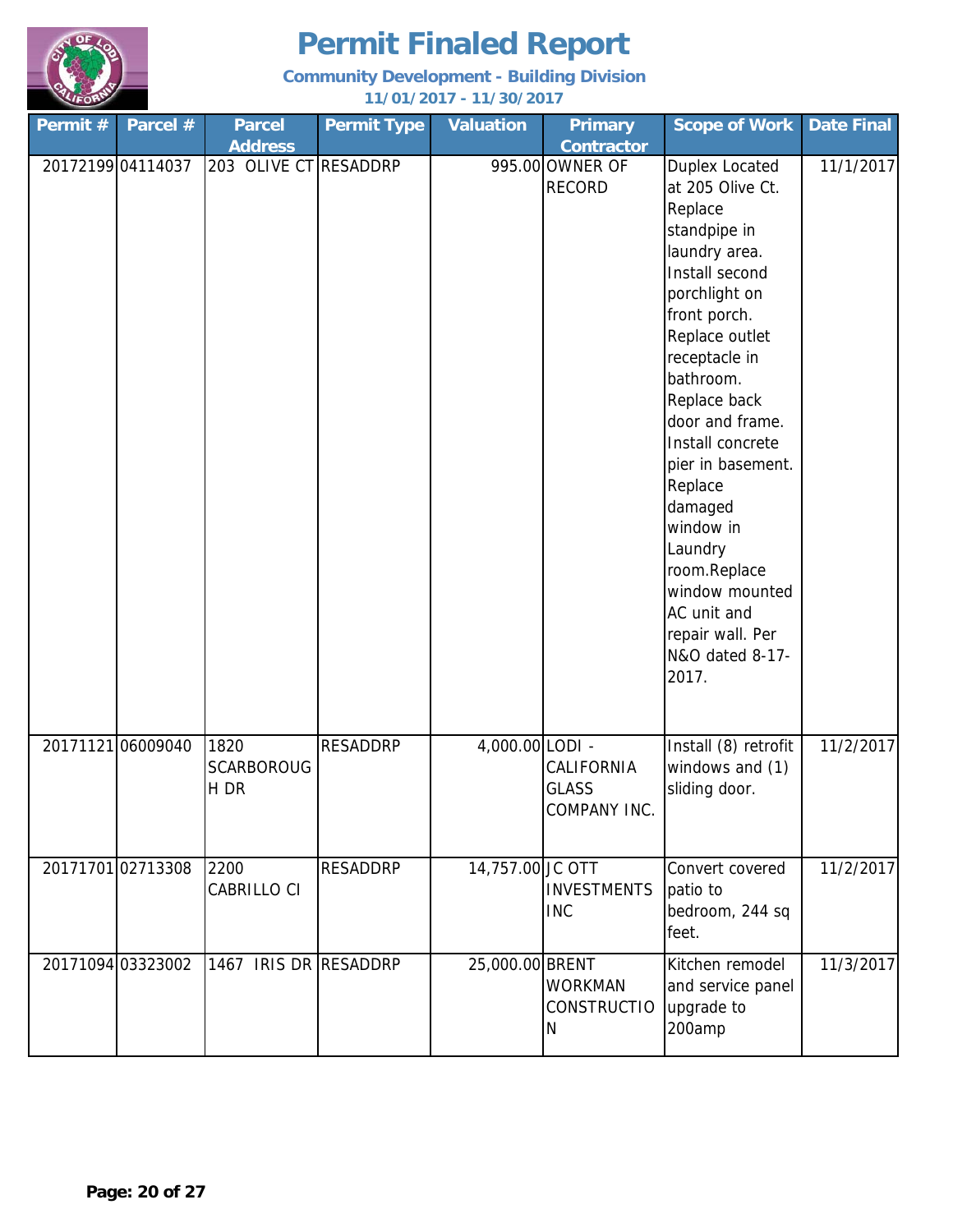

| Permit #          | Parcel # | <b>Parcel</b><br><b>Address</b> | <b>Permit Type</b> | <b>Valuation</b> | <b>Primary</b><br><b>Contractor</b>             | <b>Scope of Work</b>                                                                                                                                                                             | <b>Date Final</b> |
|-------------------|----------|---------------------------------|--------------------|------------------|-------------------------------------------------|--------------------------------------------------------------------------------------------------------------------------------------------------------------------------------------------------|-------------------|
| 20172314 06005614 |          | 1130 PINOT<br><b>NOIR DR</b>    | <b>RESADDRP</b>    | 12,000.00 MUNOZ  | ROOFING, INC.                                   | Tear off 2 layers<br>of existing comp<br>roof, install<br>comp. Add R-38<br>insulation in attic.                                                                                                 | 11/3/2017         |
| 20172144 02714026 |          | 321 SHADY<br><b>ACRES DR</b>    | <b>RESADDRP</b>    |                  | 12,000.00 BRAD POSER                            | Remove master<br>tub and convert<br>to tile in shower.<br>Install new<br>cabinets,<br>counter, sink,<br>valves and toilet.<br>Hall bath new<br>cabinet, sink,<br>valve, counter<br>and flooring. | 11/3/2017         |
| 20172417 06237010 |          | 557<br>SANDPIPER CI             | <b>RESADDRP</b>    |                  | 11,000.00 NORTHWEST<br><b>EXTERIORS</b><br>INC. | Replace (19)<br>windows - like<br>for like. Same<br>location.                                                                                                                                    | 11/3/2017         |
| 20171423 03525107 |          | 1519 W<br><b>LOCUST ST</b>      | <b>RESADDRP</b>    |                  | 6,000.00 OWNER OF<br><b>RECORD</b>              | Replace 12<br>windows like for<br>like. Same<br>location. Work<br>started without a<br>permit.                                                                                                   | 11/7/2017         |
| 20172255 02935038 |          | 639<br><b>EVERGREEN</b><br>DR   | <b>RESADDRP</b>    |                  | 5,175.00 MANDAL<br><b>CONSTRUCTIO</b><br>N INC. | Replace (10)<br>windows. Like<br>for like. Same<br>location.                                                                                                                                     | 11/8/2017         |
| 20172016 04307613 |          | 309 E OAK ST                    | <b>RESADDRP</b>    | 14,926.00        |                                                 | Install new 2 ton<br>split system and<br>8 ducts.                                                                                                                                                | 11/8/2017         |
| 20172175 04128026 |          | 1250<br>RIVERGATE<br>DR         | <b>RESADDRP</b>    | 6,500.00 BRENT   | <b>WORKMAN</b><br><b>CONSTRUCTIO</b><br>N       | Remodel master<br>bathroom<br>shower & vanity<br>counters- install<br>ne shower valves<br>& trim.                                                                                                | 11/9/2017         |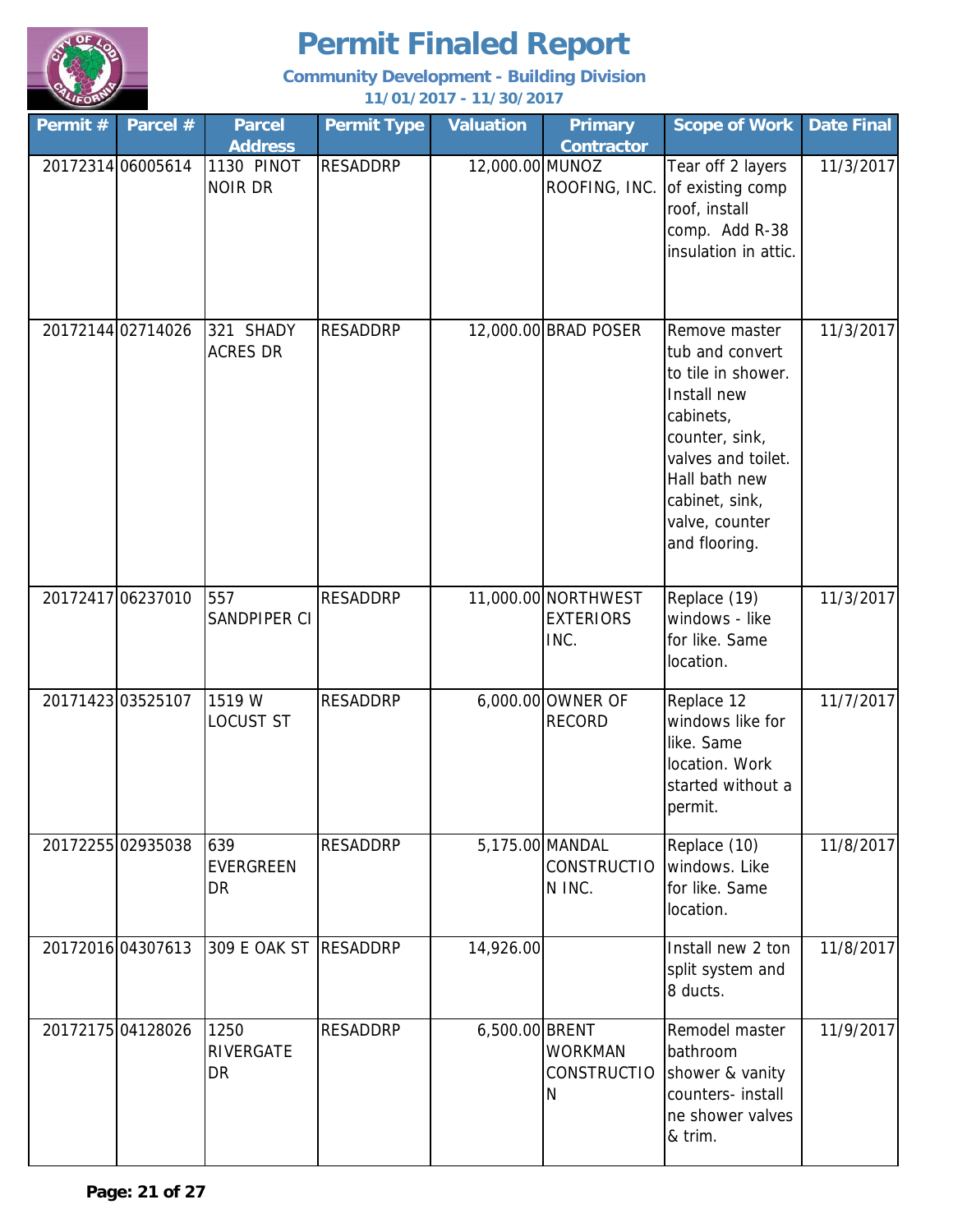

| Permit $#$       | Parcel #          | <b>Parcel</b><br><b>Address</b>   | <b>Permit Type</b> | <b>Valuation</b> | <b>Primary</b><br><b>Contractor</b>                   | <b>Scope of Work</b>                                                                                                                                                                                                | <b>Date Final</b> |
|------------------|-------------------|-----------------------------------|--------------------|------------------|-------------------------------------------------------|---------------------------------------------------------------------------------------------------------------------------------------------------------------------------------------------------------------------|-------------------|
|                  | 2017114304743002  | 629 ANA ST                        | <b>RESADDRP</b>    |                  | 15,672.00 OWNER OF<br><b>RECORD</b>                   | Add 160 sq. ft.<br>front porch to<br>house.                                                                                                                                                                         | 11/9/2017         |
|                  | 2017151004743002  | 629 ANA ST                        | <b>RESADDRP</b>    |                  | 7,500.00 OWNER OF<br><b>RECORD</b>                    | Tear off existing<br>comp. Install R-<br>38 Insulation.<br>Install comp.                                                                                                                                            | 11/9/2017         |
|                  | 20172519 02910113 | 2201 W ELM<br><b>ST</b>           | <b>RESADDRP</b>    |                  | 5,000.00 PHIL AND<br><b>PAUL'S</b><br><b>PLUMBING</b> | Repipe entire<br>house with new<br>pex method with<br>copper stub<br>butts(2<br>bathrooms,<br>kitchen, washer.<br>Replace water<br>heater like for<br>like. Replace 1<br>hose bib and add<br>1 hose bib<br>outside. | 11/9/2017         |
|                  | 2017255803108052  | 1201 S<br><b>SUNSET DR</b>        | <b>RESADDRP</b>    | 3,500.00 B & W   | MECHANICAL<br><b>INC</b>                              | Install R-38 in<br>attic                                                                                                                                                                                            | 11/9/2017         |
| 2017201303921001 |                   | 712 ROPER<br>AV                   | <b>RESADDRP</b>    |                  | 7,600.00 OWNER OF<br><b>RECORD</b>                    | Remodel tub &<br>shower area.<br>Remove tub &<br>install new<br>shower<br>enclosure.                                                                                                                                | 11/13/2017        |
|                  | 20172225 04733042 | 437 E TOKAY<br><b>ST</b>          | <b>RESADDRP</b>    |                  | 240.00 OWNER OF<br><b>RECORD</b>                      | Stucco over<br>wood siding<br>1500 sq feet<br>entire house                                                                                                                                                          | 11/13/2017        |
|                  | 20172589 04135072 | 201<br><b>DONNER</b><br><b>DR</b> | <b>RESADDRP</b>    |                  | 2,290.00 GOOD LIFE<br><b>CONSTRUCTIO</b><br>N INC     | Replace dry-rot<br>siding and trim<br>on chimney and<br>corner of house.<br>(Work started<br>without a permit)                                                                                                      | 11/15/2017        |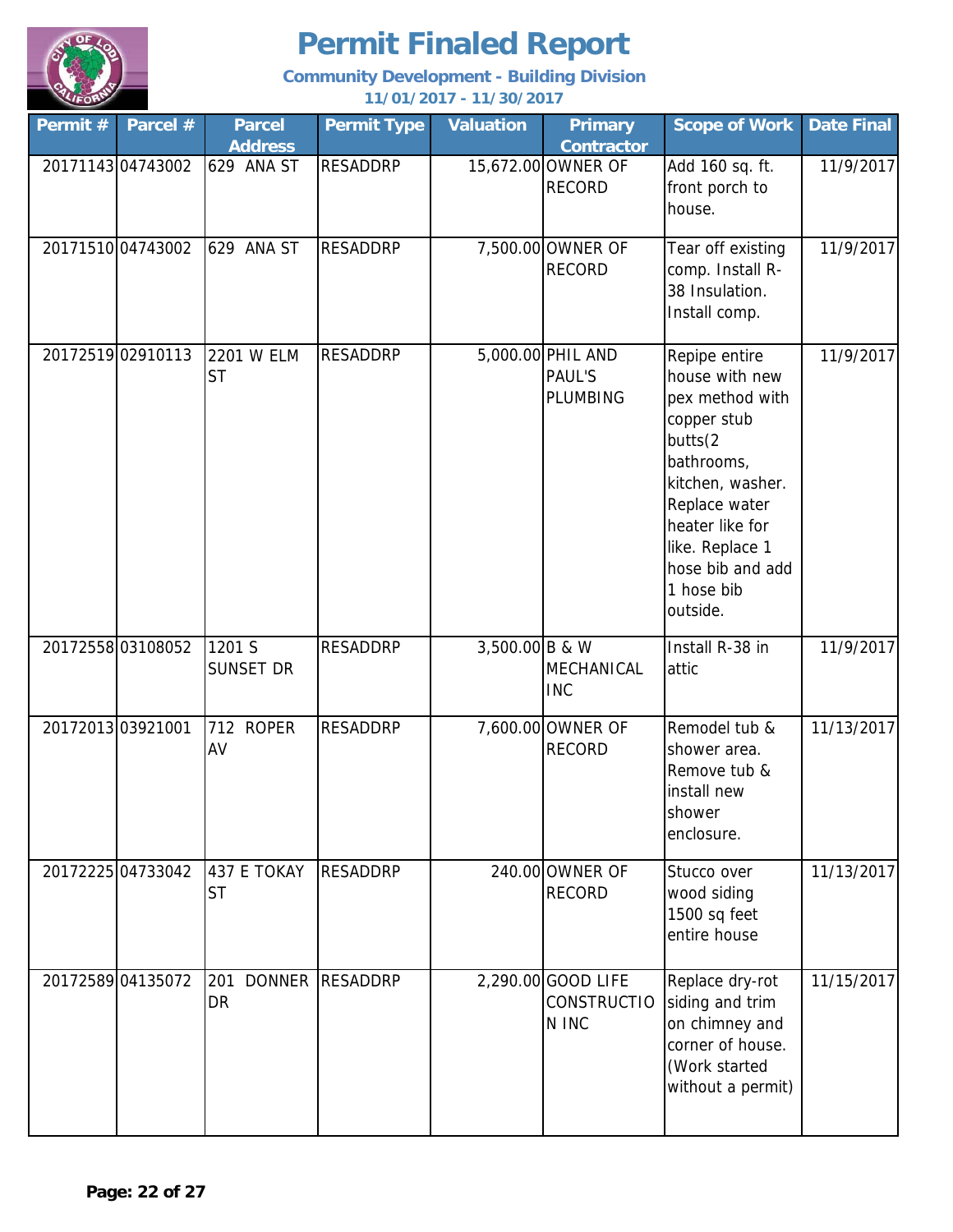

| Permit #          | Parcel #          | <b>Parcel</b><br><b>Address</b>       | <b>Permit Type</b> | <b>Valuation</b> | <b>Primary</b><br><b>Contractor</b>                                       | <b>Scope of Work</b>                                                                                                                                                                 | <b>Date Final</b> |
|-------------------|-------------------|---------------------------------------|--------------------|------------------|---------------------------------------------------------------------------|--------------------------------------------------------------------------------------------------------------------------------------------------------------------------------------|-------------------|
| 2017254303118207  |                   | 701<br>ALICANTE DR                    | <b>RESADDRP</b>    | 9,450.00 BAKERS  |                                                                           | New HVAC<br>HEATING & AIR package unit cut<br>in on roof. Install<br>all new ducts in<br>attic.                                                                                      | 11/15/2017        |
| 20172442 04136051 |                   | 433<br><b>STANISLAUS</b><br><b>ST</b> | <b>RESADDRP</b>    |                  | 4,987.00 JUDSON<br><b>ENTERPRISES</b><br>INC. DBA: K-<br><b>DESIGNERS</b> | Replace like for<br>like 1 sliding<br>glass patio door                                                                                                                               | 11/15/2017        |
|                   | 20172211 03314405 | 730 S<br>CRESCENT AV                  | <b>RESADDRP</b>    |                  | 7,500.00 KAT ELECTRIC<br><b>SERVICE INC</b>                               | Replace 100 amp<br>service panel.<br>Same location.<br>Replace wiring at<br>dryer. add 3<br>receptacles in<br>garage and<br>receptacle for<br>garage door<br>opener. Rewire<br>hood. | 11/16/2017        |
| 20172123 03317413 |                   | <b>700 S ROSE</b><br><b>ST</b>        | <b>RESADDRP</b>    | 18,400.00 KELLY  | ROOFING INC                                                               | Remove existing<br>tile/shake roof,<br>install 7/16"<br>OSB, & reroof<br>with comp<br>shingles.<br>Installing R-38<br>insulation in attic.                                           | 11/16/2017        |
|                   | 20171339 02720038 | <b>LAVER</b><br>809<br><b>CT</b>      | <b>RESADDRP</b>    | 6,000.00 GARY A  | <b>EDWARDS</b>                                                            | Install (5) can<br>lights, install<br>dedicated circuit<br>for microwave,<br>move electrical<br>from partition<br>wall to kitchen<br>wall.                                           | 11/16/2017        |
| 20170659 06017051 |                   | 1041 PORT<br>CHELSEA CI               | <b>RESADDRP</b>    |                  | 47,407.00 OWNER OF<br><b>RECORD</b>                                       | Master bed/bath<br>addition - 484 sf                                                                                                                                                 | 11/16/2017        |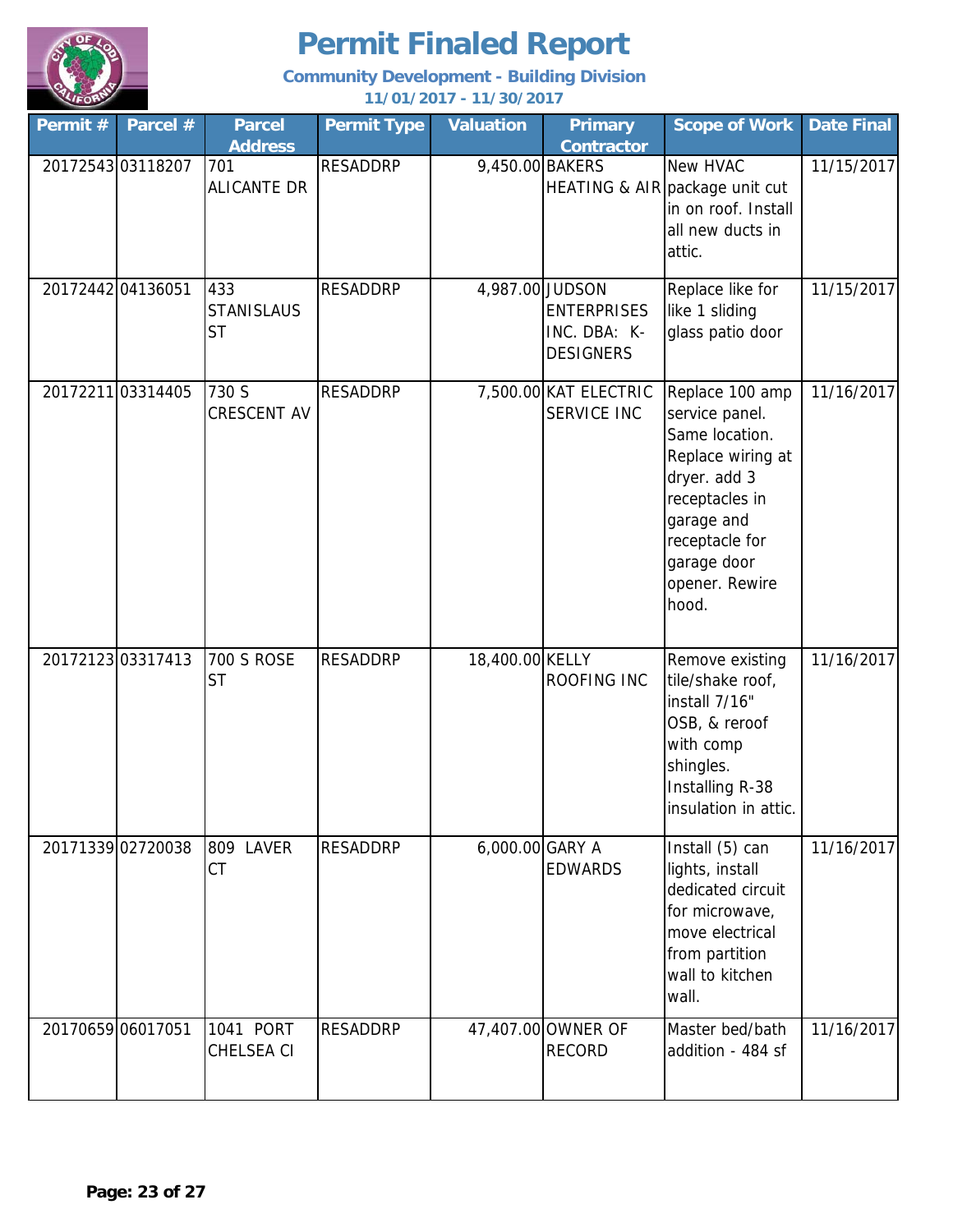

| Permit # | Parcel #          | <b>Parcel</b><br><b>Address</b> | <b>Permit Type</b> | <b>Valuation</b> | <b>Primary</b><br><b>Contractor</b>                                             | <b>Scope of Work</b>                                                                                         | <b>Date Final</b> |
|----------|-------------------|---------------------------------|--------------------|------------------|---------------------------------------------------------------------------------|--------------------------------------------------------------------------------------------------------------|-------------------|
|          | 20172231 02725030 | 2375<br><b>BRITTANY LN</b>      | <b>RESADDRP</b>    |                  | 500.00 RIVER CITY<br>WINDOW &<br>DOOR INC,<br><b>DBA RENEWAL</b><br>BY ANDERSEN | Remove and<br>replace door in<br>office.                                                                     | 11/20/2017        |
|          | 20171190 06248026 | 2215<br>CONDOR CT               | <b>RESADDRP</b>    | 8,000.00 GARY A  | <b>EDWARDS</b>                                                                  | Install new<br>shower valve,<br>install new<br>vanity, onyx in<br>shower & vinyl<br>flooring in<br>bathroom. | 11/20/2017        |
|          | 20171239 04735320 | 501<br><b>HILBORN ST</b>        | <b>RESADDRP</b>    |                  | 13,930.00 HONEYS AIR<br><b>INC</b>                                              | Install new cut in<br><b>HVAC</b> rooftop<br>package unit.                                                   | 11/20/2017        |
|          | 20172735 02930005 | 425<br><b>EVERGREEN</b><br>DR   | <b>RESADDRP</b>    |                  | 5,700.00 THE GLASS<br><b>SHOP</b>                                               | Replace (19)<br>windows like for<br>like                                                                     | 11/21/2017        |
|          | 2017131003903007  | <b>910 N LOMA</b><br>DR         | <b>RESADDRP</b>    |                  | 10,847.00 LYLE KRANICH<br><b>PLASTERING</b>                                     | Lath and stucco<br>entire house.<br>Siding removed<br>by others on<br>Permit<br>#20171263                    | 11/21/2017        |
|          | 2017239104137007  | 104                             | OTTA DR RESADDRP   |                  | 6,905.00 MANDAL<br>CONSTRUCTIO for like 1 patio<br>N INC.                       | Replacement like<br>door and 10<br>windows.                                                                  | 11/27/2017        |
|          | 20171385 02904204 | 2320 W<br><b>TURNER RD</b>      | <b>RESADDRP</b>    |                  | 3,850.00 MANDAL<br><b>CONSTRUCTIO</b><br>N INC.                                 | Replacement like<br>for like - 4<br>windows & 1 door                                                         | 11/28/2017        |
|          | 20161830 02713106 | 2301<br>CABRILLO CI             | <b>RESADDRP</b>    |                  | 11,264.00 OWNER OF<br><b>RECORD</b>                                             | Addition to<br>existing master<br>bath (115 sf)                                                              | 11/28/2017        |
|          | 20171760 05814018 | <b>1511 S MILLS</b><br>AV       | <b>RESADDRP</b>    |                  | 26,000.00 LP GENERAL<br>CONTRACTING<br>INC.                                     | <b>Bldg 16 -</b><br>Window<br>replacement &<br>siding repair                                                 | 11/28/2017        |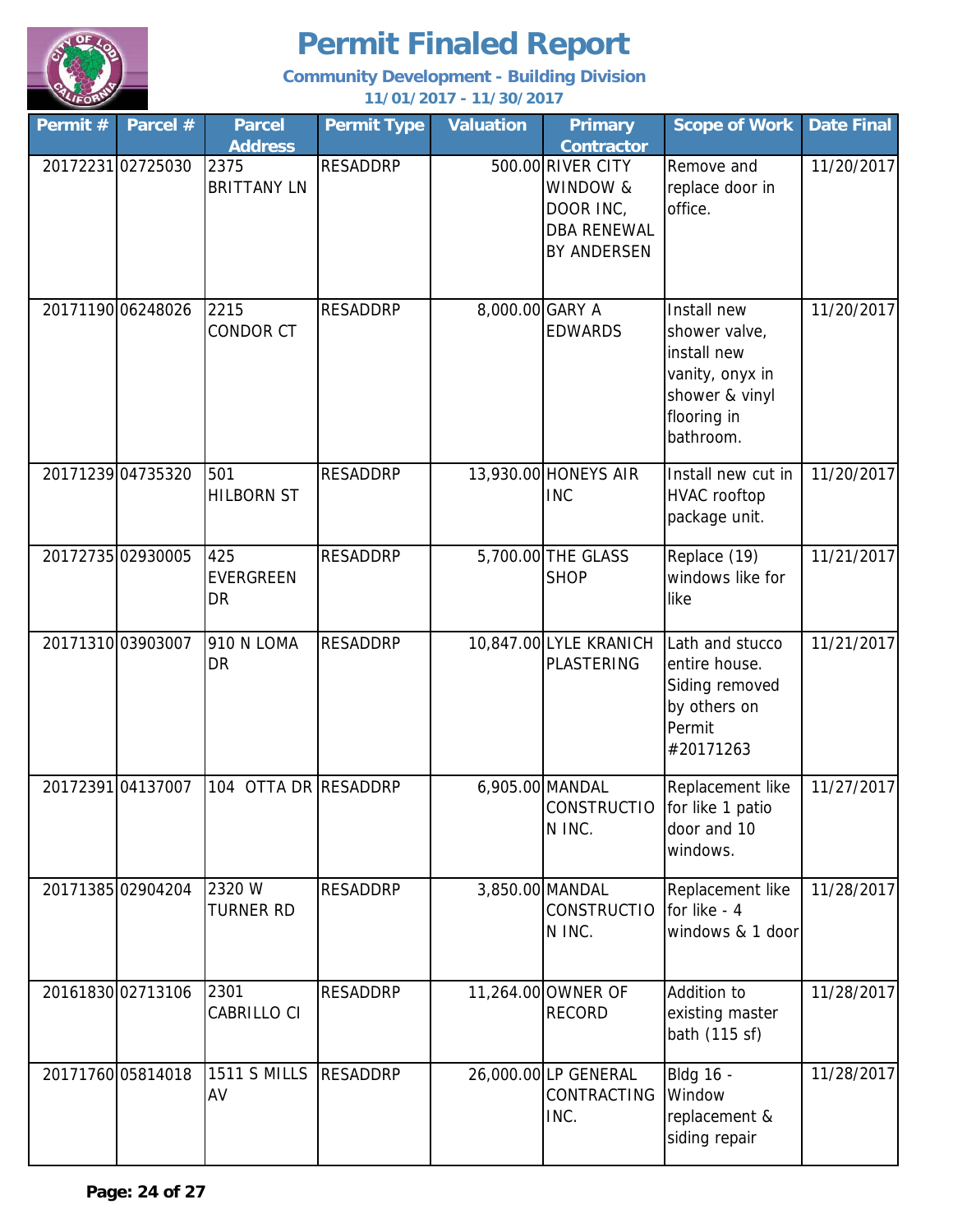

| Permit #          | Parcel #          | <b>Parcel</b><br><b>Address</b>  | <b>Permit Type</b> | <b>Valuation</b> | <b>Primary</b><br><b>Contractor</b>                      | <b>Scope of Work</b>                                                                     | <b>Date Final</b> |
|-------------------|-------------------|----------------------------------|--------------------|------------------|----------------------------------------------------------|------------------------------------------------------------------------------------------|-------------------|
|                   | 20171877 04732306 | 512 E TOKAY<br><b>ST</b>         | <b>RESADDRP</b>    |                  | 6,000.00 OWNER OF<br><b>RECORD</b>                       | Going over wood<br>siding with<br>stucco. Entire<br>house.                               | 11/28/2017        |
|                   | 20172572 02956068 | 3051<br>CELEBRATION<br><b>DR</b> | <b>RESADDRP</b>    |                  | 13,189.00 FIVE STAR<br><b>HOME</b><br><b>IMPROVEMENT</b> | Attached patio<br>cover (352 sf)<br>with 2-<br>indoor/outdoor<br>fans/lights             | 11/28/2017        |
|                   | 20172515 05833019 | 1815<br><b>AUTUMN WY</b>         | <b>RESADDRP</b>    |                  | 13,470.00 NORTHWEST<br><b>EXTERIORS</b><br>INC.          | Install 11 vinyl<br>retro fit windows<br>and 1 door in<br>living room - like<br>for like | 11/29/2017        |
|                   | 20172397 04116113 | 319 N<br><b>CHURCH ST</b>        | <b>RESADDRP</b>    |                  | 10,000.00 OWNER OF<br><b>RECORD</b>                      | Apart Complex 1-<br>4 - Replace 19<br>windows and 2<br>sliding doors.                    | 11/29/2017        |
|                   | 2016308105868005  | 225<br><b>ISABELLA DR</b>        | <b>SFDDTACH</b>    |                  | 204,753.00 FCB HOMES                                     | New Single<br><b>Family Dwelling</b><br>4 bedroom 2327<br>sq ft MP3B                     | 11/1/2017         |
| 20163090 05868007 |                   | 237<br><b>ISABELLA DR</b>        | <b>SFDDTACH</b>    |                  | 202,935.00 FCB HOMES                                     | New Single<br><b>Family Dwelling</b><br>2 bedroom, 2354<br>sq ft, MP2B                   | 11/3/2017         |
| 2016315302955051  |                   | 3011<br><b>BELMONT DR</b>        | <b>SFDDTACH</b>    |                  | 310,062.00 FCB HOMES                                     | New Single<br><b>Family Dwelling</b><br>3 bedroom 2995<br>sq ft MP302A                   | 11/3/2017         |
|                   | 20163087 05868006 | 231<br><b>ISABELLA DR</b>        | <b>SFDDTACH</b>    |                  | 258,189.00 FCB HOMES                                     | New Single<br>Family Dwelling<br>4 bedrrom 2957<br>sq ft MP4C                            | 11/13/2017        |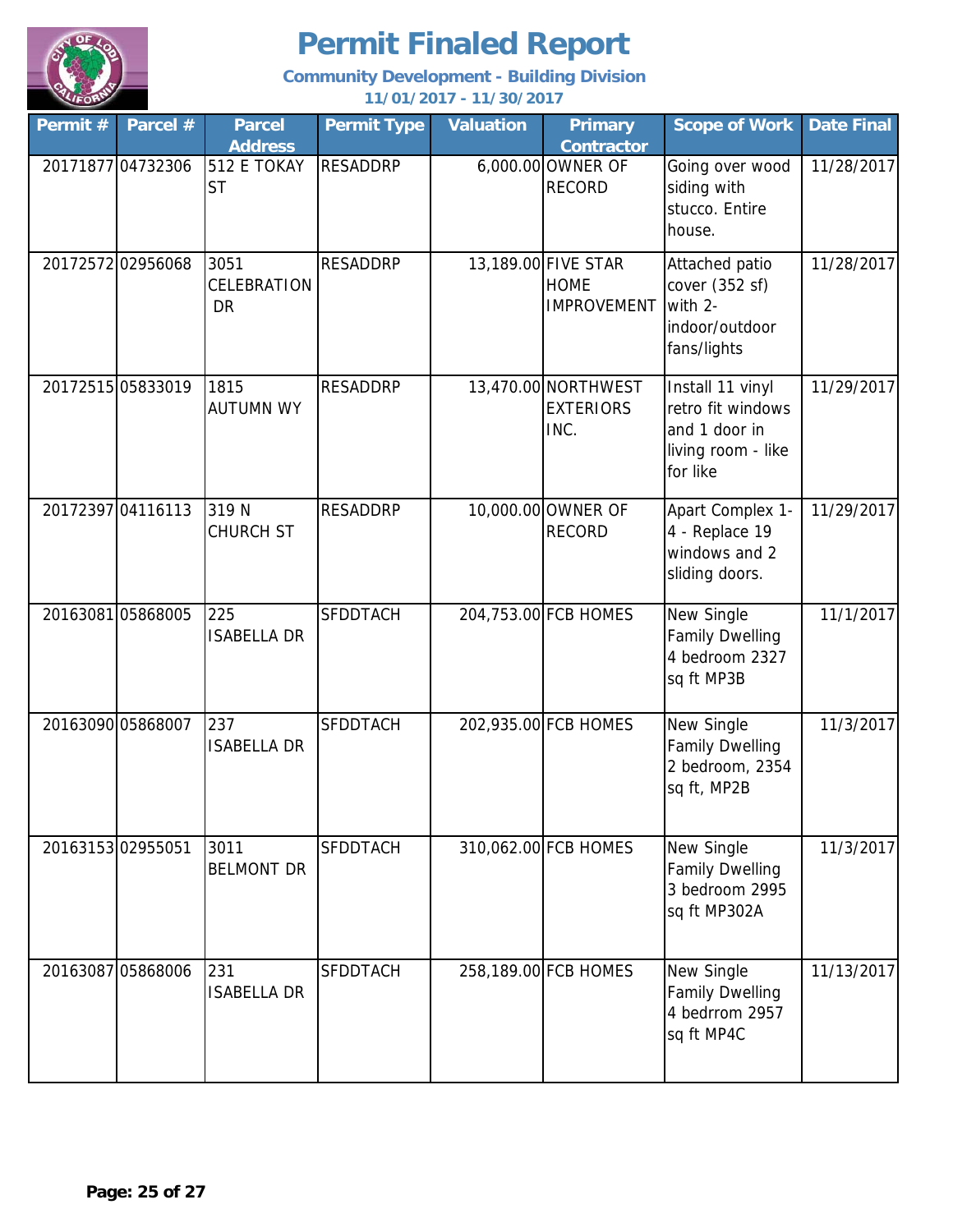

| Permit #          | Parcel #          | <b>Parcel</b><br><b>Address</b>            | <b>Permit Type</b> | <b>Valuation</b> | <b>Primary</b><br><b>Contractor</b> | <b>Scope of Work</b>                                                                           | <b>Date Final</b> |
|-------------------|-------------------|--------------------------------------------|--------------------|------------------|-------------------------------------|------------------------------------------------------------------------------------------------|-------------------|
|                   | 2016316102954028  | 2826<br><b>AMBROSIA ST</b>                 | <b>SFDDTACH</b>    |                  | 226,746.00 FCB HOMES                | New Single<br><b>Family Dwelling</b><br>3 bedroom 2615<br>sq ft MP202C                         | 11/16/2017        |
| 20163083 05868026 |                   | 226<br><b>ISABELLA DR</b>                  | <b>SFDDTACH</b>    |                  | 186,220.00 FCB HOMES                | New Single<br><b>Family Dwelling</b><br>3 bedroom 2193<br>sq ft MP1C                           | 11/17/2017        |
|                   | 2016316302956002  | 127 NOBEL AV SFDDTACH                      |                    |                  | 327,259.00 FCB HOMES                | New Single<br><b>Family Dwelling</b><br>4 bedroom 3788<br>sq ft MP205A                         | 11/17/2017        |
| 20163085 05868027 |                   | 220<br><b>ISABELLA DR</b>                  | <b>SFDDTACH</b>    |                  | 204,828.00 FCB HOMES                | New Single<br><b>Family Dwelling</b><br>4 bedroom 2369<br>sq ft MP3C                           | 11/21/2017        |
| 20163086 05868028 |                   | 214<br><b>ISABELLA DR</b>                  | <b>SFDDTACH</b>    |                  | 187,381.00 FCB HOMES                | New Single<br><b>Family Dwelling</b><br>3 bedrrom 2223<br>sq ft MP1B                           | 11/27/2017        |
|                   | 20172488 01530006 | 2401 W<br><b>TURNER RD</b>                 | <b>SIGN</b>        |                  | 2,400.00 GARYS SIGNS<br>AND SCREEN  | Suite 230 -<br>Install 18" pan<br>channel LED<br>letters & 22" LED<br>logo module<br>"Massage" | 11/28/2017        |
|                   | 20171085 05866007 | 2661<br><b>REYNOLDS</b><br><b>RANCH PK</b> | <b>SITEPREP</b>    | 8,000.00 HALEY   | <b>CONTRACTING</b>                  | "Kelly's Carwash"<br>Install<br>underground fire<br>line                                       | 11/28/2017        |